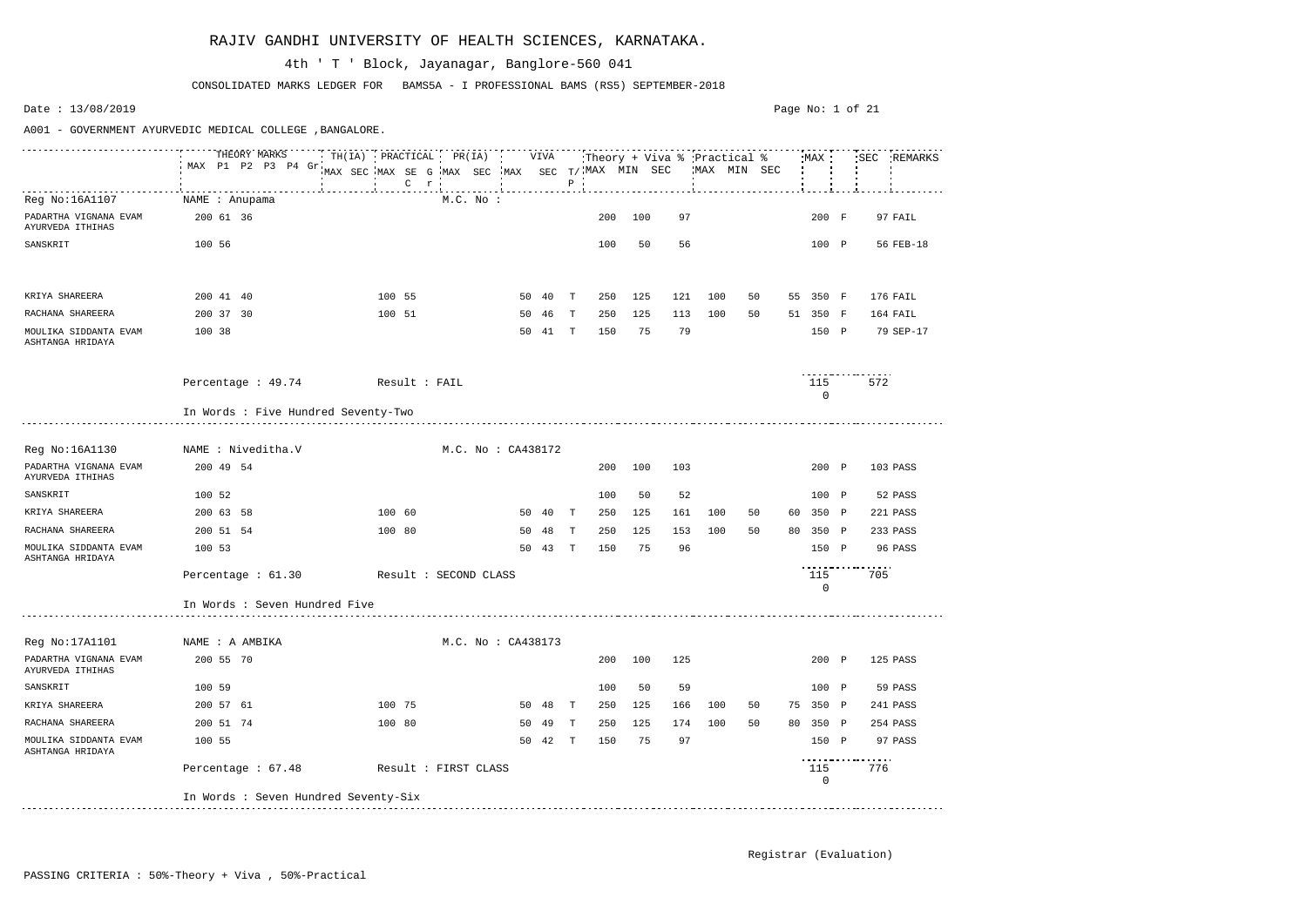|                                           |        |           | THEORY MARKS<br>MAX P1 P2 P3 P4 Gr   |   |                       |        | $C$ $r$ |                       |             |                    |         | $P$ $\cdot$  | MAX SEC MAX SE G MAX SEC MAX SEC T/ MAX MIN SEC WAX MIN SEC |     |     |     |    |                 |     | TH(IA) PRACTICAL PR(IA) : VIVA Theory + Viva % Practical % MAX : SEC REMARKS |
|-------------------------------------------|--------|-----------|--------------------------------------|---|-----------------------|--------|---------|-----------------------|-------------|--------------------|---------|--------------|-------------------------------------------------------------|-----|-----|-----|----|-----------------|-----|------------------------------------------------------------------------------|
| Reg No:17A1102                            |        |           | NAME : ABDUL ROUF                    |   |                       |        |         |                       |             | M.C. No : CA438174 |         |              |                                                             |     |     |     |    |                 |     |                                                                              |
| PADARTHA VIGNANA EVAM<br>AYURVEDA ITHIHAS |        | 200 54 61 |                                      |   |                       |        |         |                       |             |                    |         |              | 200                                                         | 100 | 115 |     |    | 200 P           |     | 115 PASS                                                                     |
| SANSKRIT                                  | 100 55 |           |                                      |   |                       |        |         |                       |             |                    |         |              | 100                                                         | 50  | 55  |     |    | 100 P           |     | 55 PASS                                                                      |
| KRIYA SHAREERA                            |        | 200 54 44 |                                      |   |                       | 100 60 |         |                       |             |                    | 50 40   | $\mathbf{T}$ | 250                                                         | 125 | 138 | 100 | 50 | 60 350 P        |     | 198 PASS                                                                     |
| RACHANA SHAREERA                          |        | 200 47 49 |                                      |   |                       | 100 78 |         |                       |             |                    | 50 45   | $\mathbf{T}$ | 250                                                         | 125 | 141 | 100 | 50 | 78 350 P        |     | 219 PASS                                                                     |
| MOULIKA SIDDANTA EVAM<br>ASHTANGA HRIDAYA | 100 42 |           |                                      |   |                       |        |         |                       |             |                    | 50 42 T |              | 150                                                         | 75  | 84  |     |    | 150 P           | .   | 84 PASS                                                                      |
|                                           |        |           | Percentage $: 58.35$                 |   | Result : SECOND CLASS |        |         |                       |             |                    |         |              |                                                             |     |     |     |    | 115<br>$\Omega$ | 671 |                                                                              |
|                                           |        |           | In Words : Six Hundred Seventy-One   |   |                       |        |         |                       |             |                    |         |              |                                                             |     |     |     |    |                 |     |                                                                              |
| Reg No:17A1103<br>NAME : AISHWARYA        |        |           |                                      |   |                       |        |         |                       |             | M.C. No : CA438175 |         |              |                                                             |     |     |     |    |                 |     |                                                                              |
| PADARTHA VIGNANA EVAM<br>AYURVEDA ITHIHAS |        | 200 40 58 |                                      | 2 |                       |        |         |                       |             |                    |         |              | 200                                                         | 100 | 100 |     |    | 200 P           |     | 100 PASS                                                                     |
| SANSKRIT                                  | 100 55 |           |                                      |   |                       |        |         |                       |             |                    |         |              | 100                                                         | 50  | 55  |     |    | 100 P           |     | 55 PASS                                                                      |
| KRIYA SHAREERA                            |        | 200 62 57 |                                      |   |                       | 100 64 |         |                       |             |                    | 50 42   | $\mathbf{T}$ | 250                                                         | 125 | 161 | 100 | 50 | 64 350 P        |     | 225 PASS                                                                     |
| RACHANA SHAREERA                          |        | 200 53 56 |                                      |   |                       | 100 62 |         |                       |             | 50                 | 40      | T            | 250                                                         | 125 | 149 | 100 | 50 | 62 350 P        |     | 211 PASS                                                                     |
| MOULIKA SIDDANTA EVAM<br>ASHTANGA HRIDAYA | 100 57 |           |                                      |   |                       |        |         |                       |             |                    | 50 43 T |              | 150                                                         | 75  | 100 |     |    | 150 P           |     | 100 PASS                                                                     |
|                                           |        |           | Percentage : 60.09                   |   | Result : SECOND CLASS |        |         |                       |             |                    |         |              |                                                             |     |     |     |    | 115<br>$\Omega$ | 691 |                                                                              |
|                                           |        |           | In Words : Six Hundred Ninety-One    |   |                       |        |         |                       |             |                    |         |              |                                                             |     |     |     |    |                 |     |                                                                              |
| Reg No:17A1104<br>NAME : AISHWARYA J      |        |           |                                      |   |                       |        |         |                       |             | M.C. No : CA438176 |         |              |                                                             |     |     |     |    |                 |     |                                                                              |
| PADARTHA VIGNANA EVAM<br>AYURVEDA ITHIHAS |        | 200 55 47 |                                      |   |                       |        |         |                       |             |                    |         |              | 200                                                         | 100 | 102 |     |    | 200 P           |     | 102 PASS                                                                     |
| SANSKRIT                                  | 100 62 |           |                                      |   |                       |        |         |                       |             |                    |         |              | 100                                                         | 50  | 62  |     |    | 100 P           |     | 62 PASS                                                                      |
| KRIYA SHAREERA                            |        | 200 69 61 |                                      |   |                       | 100 64 |         |                       |             |                    | 50 41 T |              | 250                                                         | 125 | 171 | 100 | 50 | 64 350 P        |     | 235 PASS                                                                     |
| RACHANA SHAREERA                          |        | 200 60 57 |                                      |   |                       | 100 72 |         |                       |             |                    | 50 41 T |              | 250                                                         | 125 | 158 | 100 | 50 | 72 350 P        |     | 230 PASS                                                                     |
| MOULIKA SIDDANTA EVAM<br>ASHTANGA HRIDAYA | 100 61 |           |                                      |   |                       |        |         |                       |             |                    | 50 44 T |              | 150                                                         | 75  | 105 |     |    | 150 P           |     | 105 PASS                                                                     |
|                                           |        |           | Percentage $: 63.83$                 |   |                       |        |         | Result : SECOND CLASS |             |                    |         |              |                                                             |     |     |     |    | 115<br>0        | 734 |                                                                              |
|                                           |        |           | In Words : Seven Hundred Thirty-Four |   |                       |        |         |                       |             |                    |         |              |                                                             |     |     |     |    |                 |     |                                                                              |
| Reg No:17A1105                            |        |           | NAME : AISHWARYA M                   |   |                       |        |         |                       | $M.C.$ No : |                    |         |              |                                                             |     |     |     |    |                 |     |                                                                              |
| PADARTHA VIGNANA EVAM<br>AYURVEDA ITHIHAS |        | 200 33 48 |                                      |   |                       |        |         |                       |             |                    |         |              | 200                                                         | 100 | 81  |     |    | 200 F           |     | 81 FAIL                                                                      |
| SANSKRIT                                  | 100 48 |           |                                      |   |                       |        |         |                       |             |                    |         |              | 100                                                         | 50  | 48  |     |    | 100 F           |     | 48 FAIL                                                                      |

CONSOLIDATED MARKS LEDGER FOR BAMS5A - I PROFESSIONAL BAMS (RS5) SEPTEMBER-2018

### 4th ' T ' Block, Jayanagar, Banglore-560 041

Date : 13/08/2019

#### A001 - GOVERNMENT AYURVEDIC MEDICAL COLLEGE ,BANGALORE.

Page No: 2 of 21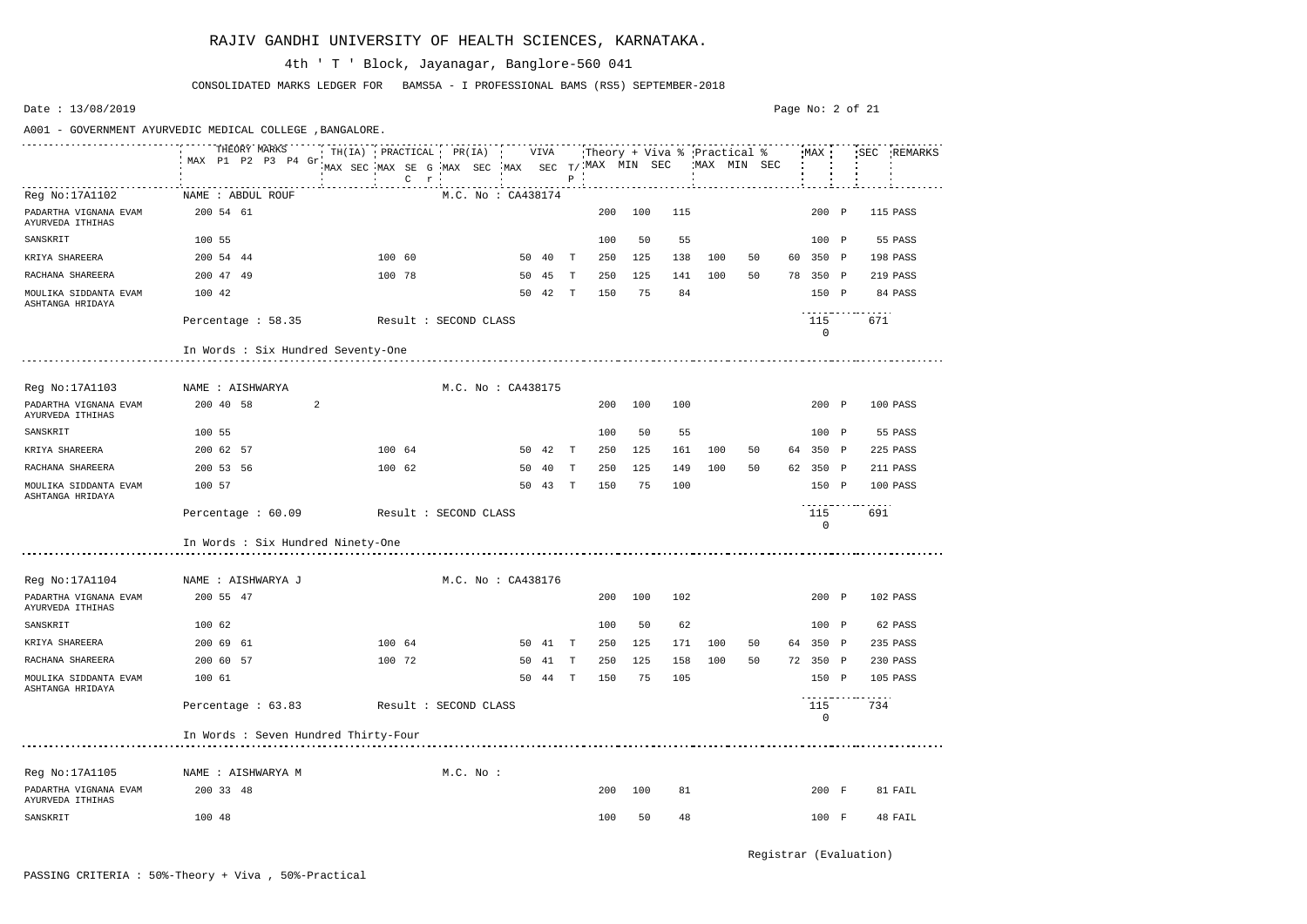|                                           | A001 - GOVERNMENT AYURVEDIC MEDICAL COLLEGE , BANGALORE. |                                                |                    |                     |                |                               |                           |             |
|-------------------------------------------|----------------------------------------------------------|------------------------------------------------|--------------------|---------------------|----------------|-------------------------------|---------------------------|-------------|
|                                           | THEORY MARKS                                             | TH(IA) PRACTICAL PR(IA) VIVA                   |                    |                     |                | Theory + Viva % 'Practical %' | MAX                       | SEC REMARKS |
|                                           | MAX P1 P2 P3 P4 Gr                                       | MAX SEC MAX SE G MAX SEC MAX SEC T/MAX MIN SEC |                    |                     |                | MAX MIN SEC                   |                           |             |
|                                           |                                                          | $C \rightharpoonup r$                          |                    | $\, {\bf P}$        |                |                               |                           |             |
| KRIYA SHAREERA                            | 200 62 47                                                | 100 67                                         | 50 44              | T<br>250            | 125<br>153     | 100<br>50                     | 67 350 P                  | 220 PASS    |
| RACHANA SHAREERA                          | 200 41 45                                                | 100 72                                         | 50 44 T            | 250                 | 125<br>130     | 100<br>50                     | 72 350 P                  | 202 PASS    |
| MOULIKA SIDDANTA EVAM<br>ASHTANGA HRIDAYA | 100 65                                                   |                                                | 50 43 T            | 150                 | 75<br>108      |                               | 150 P                     | 108 PASS    |
|                                           | Percentage : 57.30                                       | Result : FAIL                                  |                    |                     |                |                               | 115                       | 659         |
|                                           |                                                          |                                                |                    |                     |                |                               | $\Omega$                  |             |
|                                           | In Words : Six Hundred Fifty-Nine                        |                                                |                    |                     |                |                               |                           |             |
|                                           |                                                          |                                                |                    |                     |                |                               |                           |             |
| Reg No:17A1106                            | NAME : AISHWARYALAKSHMI                                  |                                                | M.C. No : CA438177 |                     |                |                               |                           |             |
| PADARTHA VIGNANA EVAM<br>AYURVEDA ITHIHAS | 200 49 51                                                |                                                |                    | 200                 | 100<br>100     |                               | 200 P                     | 100 PASS    |
| SANSKRIT                                  | 100 68                                                   |                                                |                    | 100                 | 50<br>68       |                               | 100 P                     | 68 PASS     |
| KRIYA SHAREERA                            | 200 65 62                                                | 100 60                                         | 50 40              | T<br>250            | 125<br>167     | 100<br>50                     | 350 P<br>60               | 227 PASS    |
| RACHANA SHAREERA                          | 200 49 52                                                | 100 70                                         | 50<br>42           | 250<br>т            | 125<br>143     | 100<br>50                     | 350<br>70<br>$\mathbb{P}$ | 213 PASS    |
| MOULIKA SIDDANTA EVAM<br>ASHTANGA HRIDAYA | 100 58                                                   |                                                | 50 43              | 150<br>$\mathbf{T}$ | 75<br>101      |                               | 150 P                     | 101 PASS    |
|                                           | Percentage : $61.65$                                     | Result : SECOND CLASS                          |                    |                     |                |                               | 115                       | 709         |
|                                           | In Words : Seven Hundred Nine                            |                                                |                    |                     |                |                               | $\mathbf 0$               |             |
| Reg No: 17A1107                           | NAME : AKSHATHA PM                                       |                                                | M.C. No: CA438178  |                     |                |                               |                           |             |
| PADARTHA VIGNANA EVAM<br>AYURVEDA ITHIHAS | 200 61 68                                                |                                                |                    | 200                 | 100<br>129     |                               | 200 P                     | 129 PASS    |
| SANSKRIT                                  | 100 65                                                   |                                                |                    | 100                 | 50<br>65       |                               | 100 P                     | 65 PASS     |
| KRIYA SHAREERA                            | 200 66 59                                                | 100 80                                         | 50<br>- 48         | 250<br>T            | 125<br>173     | 100<br>50                     | 80 350 P                  | 253 PASS    |
| RACHANA SHAREERA                          | 200 54 72                                                | 100 70                                         | 50 42              | $\mathbb T$<br>250  | 125<br>168     | 100<br>50                     | 70 350 P                  | 238 PASS    |
| MOULIKA SIDDANTA EVAM<br>ASHTANGA HRIDAYA | 100 52                                                   |                                                | 50 43 T            | 150                 | 75<br>95       |                               | 150 P                     | 95 PASS     |
|                                           | Percentage : 67.83 Result : FIRST CLASS                  |                                                |                    |                     |                |                               | 115<br>$\mathbf 0$        | .<br>780    |
|                                           | In Words : Seven Hundred Eighty                          |                                                |                    |                     |                |                               |                           |             |
|                                           |                                                          |                                                |                    |                     |                |                               |                           |             |
| Reg No:17A1108                            | NAME : AMITHA D                                          |                                                | M.C. No: CA438179  |                     |                |                               |                           |             |
| PADARTHA VIGNANA EVAM<br>AYURVEDA ITHIHAS | 200 63 65                                                |                                                |                    | 200                 | 100<br>128     |                               | 200 P                     | 128 PASS    |
| SANSKRIT                                  | 100 52                                                   |                                                |                    | 100                 | 50<br>52       |                               | 100 P                     | 52 PASS     |
| KRIYA SHAREERA                            | 200 67 64                                                | 100 64                                         | 50 42 T            | 250                 | 173<br>125     | 100<br>50                     | 64 350 P                  | 237 PASS    |
| RACHANA SHAREERA                          | 200 53 46                                                | 100 65                                         | 50 40 T            |                     | 250 125<br>139 | 100<br>50                     | 65 350 P                  | 204 PASS    |

CONSOLIDATED MARKS LEDGER FOR BAMS5A - I PROFESSIONAL BAMS (RS5) SEPTEMBER-2018

### 4th ' T ' Block, Jayanagar, Banglore-560 041

Date : 13/08/2019

Page No: 3 of 21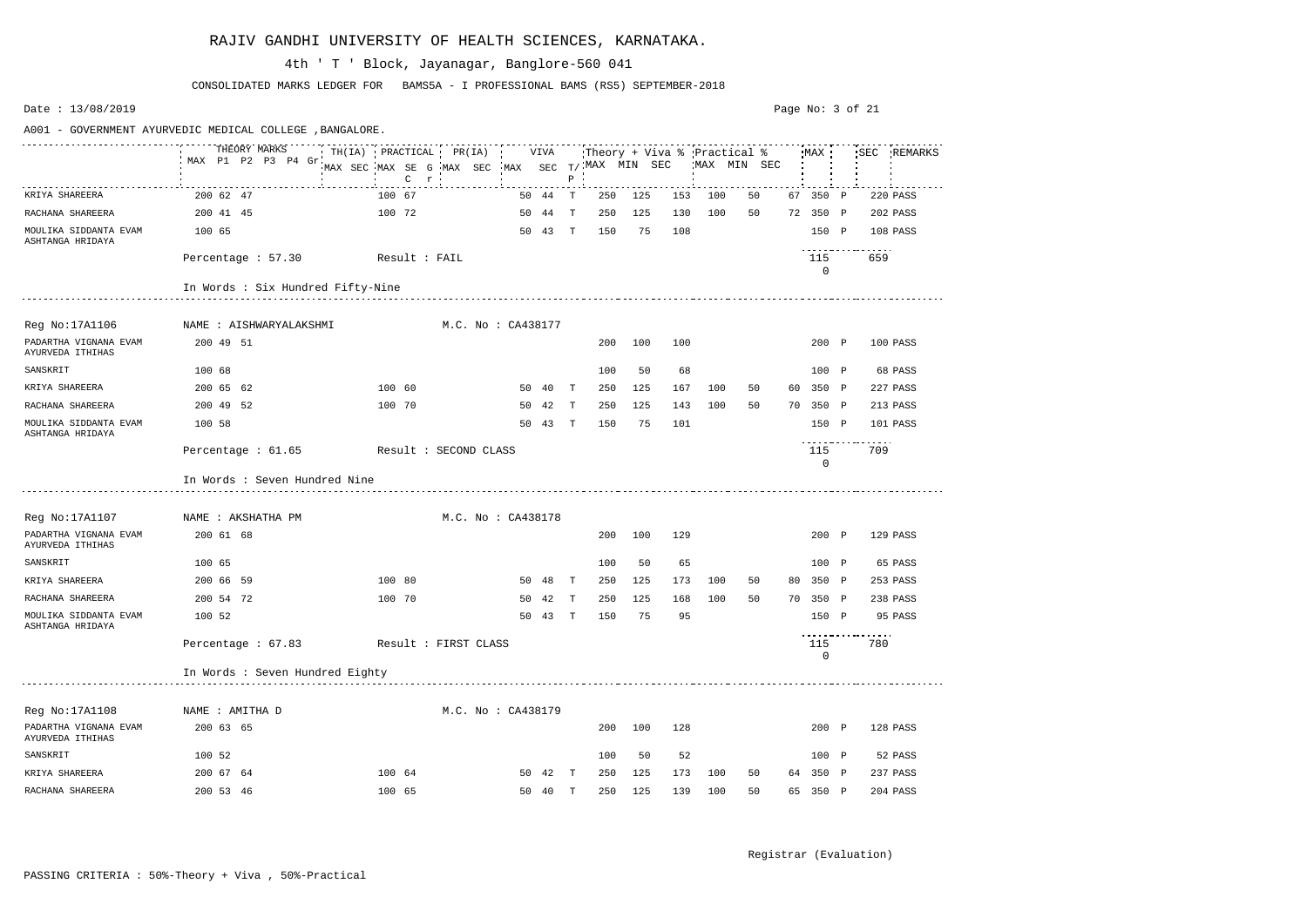| Date: 13/08/2019                          |                                                          |                                                                                                                             |                    |    |         |              |     |     |     |     |             |    |                    | Page No: 4 of 21  |          |             |
|-------------------------------------------|----------------------------------------------------------|-----------------------------------------------------------------------------------------------------------------------------|--------------------|----|---------|--------------|-----|-----|-----|-----|-------------|----|--------------------|-------------------|----------|-------------|
|                                           | A001 - GOVERNMENT AYURVEDIC MEDICAL COLLEGE , BANGALORE. |                                                                                                                             |                    |    |         |              |     |     |     |     |             |    |                    |                   |          |             |
|                                           | THEORY MARKS<br>MAX P1 P2 P3 P4 Gr                       | TH(IA) PRACTICAL PR(IA) VIVA Theory + Viva % Practical % MAX '<br>MAX SEC MAX SE G MAX SEC MAX SEC T/MAX MIN SEC<br>$C$ $r$ |                    |    |         | $P$ $\cdot$  |     |     |     |     | MAX MIN SEC |    |                    |                   |          | SEC REMARKS |
| MOULIKA SIDDANTA EVAM<br>ASHTANGA HRIDAYA | 100 53                                                   |                                                                                                                             |                    |    | 50 46 T |              | 150 | 75  | 99  |     |             |    | 150 P              |                   |          | 99 PASS     |
|                                           | Percentage: 62.61 Result: SECOND CLASS                   |                                                                                                                             |                    |    |         |              |     |     |     |     |             |    | 115<br>$\mathbf 0$ |                   | 720      |             |
|                                           | In Words : Seven Hundred Twenty                          |                                                                                                                             |                    |    |         |              |     |     |     |     |             |    |                    |                   |          |             |
| Reg No:17A1109                            | NAME : AMRUTA R BOMBALEKAR                               |                                                                                                                             | M.C. No : CA438180 |    |         |              |     |     |     |     |             |    |                    |                   |          |             |
| PADARTHA VIGNANA EVAM<br>AYURVEDA ITHIHAS | 200 65 69                                                |                                                                                                                             |                    |    |         |              | 200 | 100 | 134 |     |             |    | 200 P              |                   |          | 134 PASS    |
| SANSKRIT                                  | 100 59                                                   |                                                                                                                             |                    |    |         |              | 100 | 50  | 59  |     |             |    | 100 P              |                   |          | 59 PASS     |
| KRIYA SHAREERA                            | 200 59 61                                                | 100 70                                                                                                                      |                    |    | 50 48   | $\mathbb{T}$ | 250 | 125 | 168 | 100 | 50          |    | 70 350 P           |                   |          | 238 PASS    |
| RACHANA SHAREERA                          | 200 53 53                                                | 100 70                                                                                                                      |                    |    | 50 41 T |              | 250 | 125 | 147 | 100 | 50          |    | 70 350 P           |                   |          | 217 PASS    |
| MOULIKA SIDDANTA EVAM<br>ASHTANGA HRIDAYA | 100 55                                                   |                                                                                                                             |                    |    | 50 45   | $\mathbf{T}$ | 150 | 75  | 100 |     |             |    | 150 P              |                   |          | 100 PASS    |
|                                           | Percentage : 65.04                                       | Result : FIRST CLASS                                                                                                        |                    |    |         |              |     |     |     |     |             |    | 115<br>$\mathbf 0$ | <u>.</u>          | 748      |             |
|                                           | In Words : Seven Hundred Fourty-Eight                    |                                                                                                                             |                    |    |         |              |     |     |     |     |             |    |                    |                   |          |             |
| Reg No:17A1110                            | NAME : ANUSHREE M T                                      |                                                                                                                             | M.C. No : CA438181 |    |         |              |     |     |     |     |             |    |                    |                   |          |             |
| PADARTHA VIGNANA EVAM<br>AYURVEDA ITHIHAS | 200 47 55                                                |                                                                                                                             |                    |    |         |              | 200 | 100 | 102 |     |             |    | 200 P              |                   |          | 102 PASS    |
| SANSKRIT                                  | 100 56                                                   |                                                                                                                             |                    |    |         |              | 100 | 50  | 56  |     |             |    | 100 P              |                   |          | 56 PASS     |
| KRIYA SHAREERA                            | 200 56 52                                                | 100 60                                                                                                                      |                    |    | 50 40   | $\mathbf{T}$ | 250 | 125 | 148 | 100 | 50          | 60 | 350 P              |                   |          | 208 PASS    |
| RACHANA SHAREERA                          | 200 47 54                                                | 100 60                                                                                                                      |                    | 50 | 40      | T            | 250 | 125 | 141 | 100 | 50          |    | 60 350 P           |                   |          | 201 PASS    |
| MOULIKA SIDDANTA EVAM<br>ASHTANGA HRIDAYA | 100 52                                                   |                                                                                                                             |                    |    | 50 44 T |              | 150 | 75  | 96  |     |             |    | 150 P              | ----------------- |          | 96 PASS     |
|                                           | Percentage: 57.65 Result: SECOND CLASS                   |                                                                                                                             |                    |    |         |              |     |     |     |     |             |    | 115<br>0           |                   | 663      |             |
|                                           | In Words : Six Hundred Sixty-Three                       |                                                                                                                             |                    |    |         |              |     |     |     |     |             |    |                    |                   |          |             |
| Reg No:17A1111                            | NAME : ASHARANI UMARGE                                   |                                                                                                                             | M.C. No : CA438182 |    |         |              |     |     |     |     |             |    |                    |                   |          |             |
| PADARTHA VIGNANA EVAM<br>AYURVEDA ITHIHAS | 200 61 56                                                |                                                                                                                             |                    |    |         |              | 200 | 100 | 117 |     |             |    | 200 P              |                   | 117 PASS |             |
| SANSKRIT                                  | 100 60                                                   |                                                                                                                             |                    |    |         |              | 100 | 50  | 60  |     |             |    | 100 P              |                   |          | 60 PASS     |
| KRIYA SHAREERA                            | 200 61 60                                                | 100 80                                                                                                                      |                    |    | 50 48 T |              | 250 | 125 | 169 | 100 | 50          |    | 80 350 P           |                   |          | 249 PASS    |
| RACHANA SHAREERA                          | 200 61 51                                                | 100 66                                                                                                                      |                    |    | 50 40 T |              | 250 | 125 | 152 | 100 | 50          |    | 66 350 P           |                   |          | 218 PASS    |

CONSOLIDATED MARKS LEDGER FOR BAMS5A - I PROFESSIONAL BAMS (RS5) SEPTEMBER-2018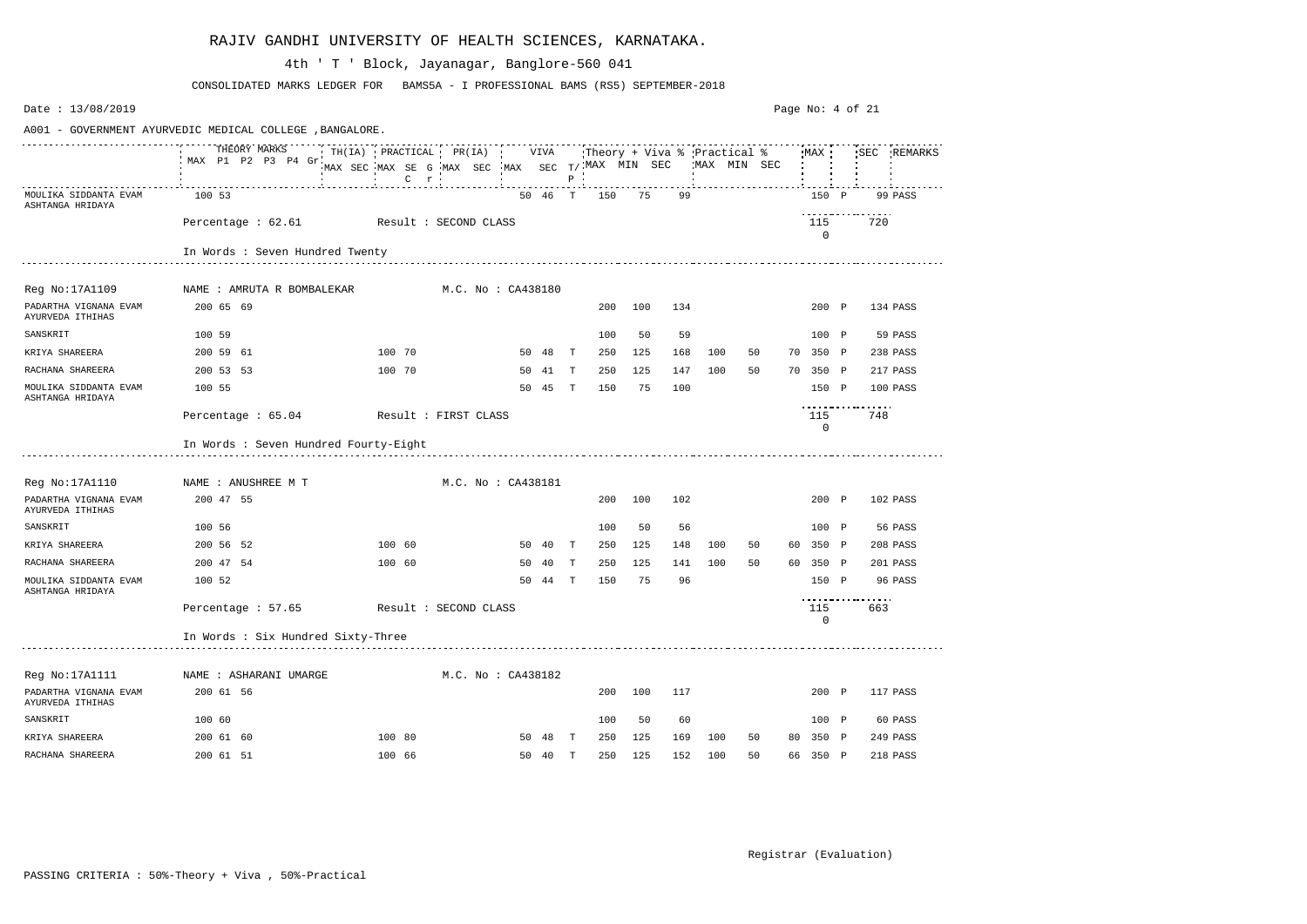| Date: 13/08/2019                          |                                                          |                                                                                              |                    |    |         |              |                             |         |        |    |              |    |    | Page No: 5 of 21   |          |             |
|-------------------------------------------|----------------------------------------------------------|----------------------------------------------------------------------------------------------|--------------------|----|---------|--------------|-----------------------------|---------|--------|----|--------------|----|----|--------------------|----------|-------------|
|                                           | A001 - GOVERNMENT AYURVEDIC MEDICAL COLLEGE , BANGALORE. |                                                                                              |                    |    |         |              |                             |         |        |    |              |    |    |                    |          |             |
|                                           | THEORY MARKS<br>MAX P1 P2 P3 P4 Gr.                      | TH(IA) PRACTICAL PR(IA) VIVA<br>MAX SEC MAX SE G MAX SEC MAX SEC $T/$ MAX MIN SEC<br>$C$ $r$ |                    |    |         | P            | Theory + Viva % Practical % |         |        |    | 'MAX MIN SEC |    |    | MAX                |          | SEC REMARKS |
| MOULIKA SIDDANTA EVAM<br>ASHTANGA HRIDAYA | 100 64                                                   |                                                                                              |                    |    | 50 42 T |              | 150                         |         | 75 106 |    |              |    |    | 150 P              |          | 106 PASS    |
|                                           | Percentage : 65.22 Result : FIRST CLASS                  |                                                                                              |                    |    |         |              |                             |         |        |    |              |    |    | 115<br>$\mathbf 0$ | .<br>750 |             |
|                                           | In Words : Seven Hundred Fifty                           |                                                                                              |                    |    |         |              |                             |         |        |    |              |    |    |                    |          |             |
|                                           |                                                          |                                                                                              |                    |    |         |              |                             |         |        |    |              |    |    |                    |          |             |
| Reg No:17A1112                            | NAME : AZHAR N B                                         |                                                                                              | $M.C.$ No :        |    |         |              |                             |         |        |    |              |    |    |                    |          |             |
| PADARTHA VIGNANA EVAM<br>AYURVEDA ITHIHAS | 200 44 44                                                |                                                                                              |                    |    |         |              | 200                         | 100     |        | 88 |              |    |    | 200 F              |          | 88 FAIL     |
| SANSKRIT                                  | 100 54                                                   |                                                                                              |                    |    |         |              | 100                         | 50      |        | 54 |              |    |    | 100 P              |          | 54 PASS     |
| KRIYA SHAREERA                            | 200 46 53                                                | 100 60                                                                                       |                    |    | 50 36   | $\mathbf{T}$ | 250                         | 125     | 135    |    | 100          | 50 |    | 60 350 P           |          | 195 PASS    |
| RACHANA SHAREERA                          | 200 51 42                                                | 100 65                                                                                       |                    | 50 | 40      | $\mathbf{T}$ | 250                         | 125     | 133    |    | 100          | 50 |    | 65 350 P           |          | 198 PASS    |
| MOULIKA SIDDANTA EVAM<br>ASHTANGA HRIDAYA | 100 48                                                   |                                                                                              |                    |    | 50 41   | $\mathbb{T}$ | 150                         | 75      |        | 89 |              |    |    | 150 P              |          | 89 PASS     |
|                                           | Percentage : 54.26                                       | Result : FAIL                                                                                |                    |    |         |              |                             |         |        |    |              |    |    | 115<br>0           | .<br>624 |             |
|                                           | In Words : Six Hundred Twenty-Four                       |                                                                                              |                    |    |         |              |                             |         |        |    |              |    |    |                    |          |             |
| Reg No:17A1113                            | NAME : B K NIRMALA                                       |                                                                                              | M.C. No: CA438183  |    |         |              |                             |         |        |    |              |    |    |                    |          |             |
| PADARTHA VIGNANA EVAM<br>AYURVEDA ITHIHAS | 200 57 64                                                |                                                                                              |                    |    |         |              | 200                         | 100     | 121    |    |              |    |    | 200 P              |          | 121 PASS    |
| SANSKRIT                                  | 100 58                                                   |                                                                                              |                    |    |         |              | 100                         | 50      |        | 58 |              |    |    | 100 P              |          | 58 PASS     |
| KRIYA SHAREERA                            | 200 59 51                                                | 100 55                                                                                       |                    |    | 50 32   | $\mathbf{T}$ | 250                         | 125     | 142    |    | 100          | 50 | 55 | 350 P              |          | 197 PASS    |
| RACHANA SHAREERA                          | 200 53 48                                                | 100 62                                                                                       |                    | 50 | 38      | T            | 250                         | 125     | 139    |    | 100          | 50 |    | 62 350 P           |          | 201 PASS    |
| MOULIKA SIDDANTA EVAM<br>ASHTANGA HRIDAYA | 100 44                                                   |                                                                                              |                    |    | 50 45   | $\mathbf{T}$ | 150                         | 75      |        | 89 |              |    |    | 150 P              | .        | 89 PASS     |
|                                           | Percentage : 57.91 Result : SECOND CLASS                 |                                                                                              |                    |    |         |              |                             |         |        |    |              |    |    | 115<br>$\mathbf 0$ | 666      |             |
|                                           | In Words : Six Hundred Sixty-Six                         |                                                                                              |                    |    |         |              |                             |         |        |    |              |    |    |                    |          |             |
| Reg No:17A1114                            | NAME : BANTH INDERJEET KAUR                              |                                                                                              | M.C. No : CA438184 |    |         |              |                             |         |        |    |              |    |    |                    |          |             |
| PADARTHA VIGNANA EVAM<br>AYURVEDA ITHIHAS | 200 56 66                                                |                                                                                              |                    |    |         |              | 200                         | 100     | 122    |    |              |    |    | 200 P              |          | 122 PASS    |
| SANSKRIT                                  | 100 63                                                   |                                                                                              |                    |    |         |              | 100                         | 50      |        | 63 |              |    |    | 100 P              |          | 63 PASS     |
| KRIYA SHAREERA                            | 200 57 52                                                | 100 75                                                                                       |                    |    | 50 48 T |              | 250                         | 125     | 157    |    | 100          | 50 |    | 75 350 P           |          | 232 PASS    |
| RACHANA SHAREERA                          | 200 61 62                                                | 100 80                                                                                       |                    |    | 50 46 T |              |                             | 250 125 | 169    |    | 100          | 50 |    | 80 350 P           |          | 249 PASS    |

CONSOLIDATED MARKS LEDGER FOR BAMS5A - I PROFESSIONAL BAMS (RS5) SEPTEMBER-2018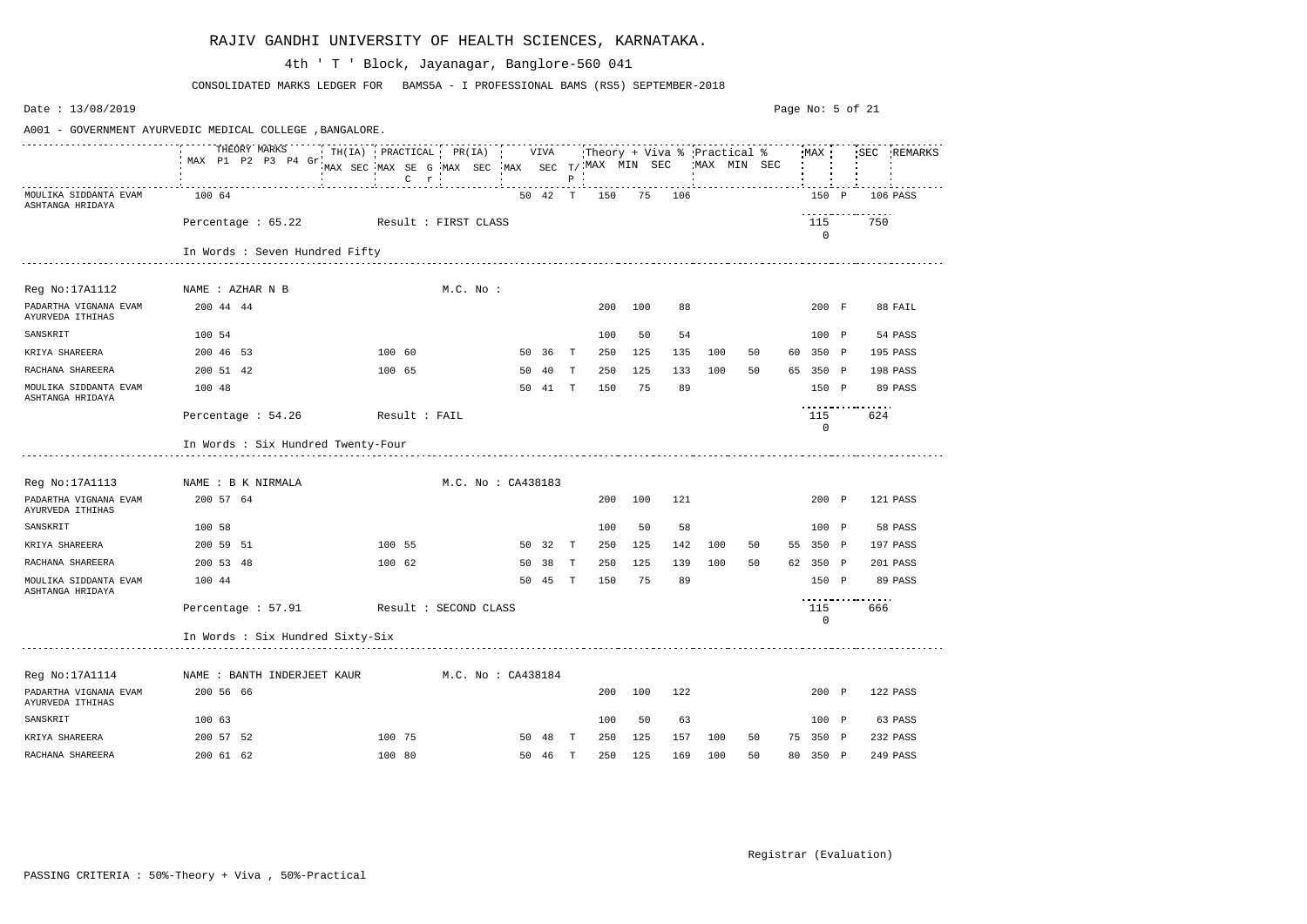| Date: 13/08/2019                          |                                                          |                                                                                           |                    |    |         |              |     |         |     |                                             |    |    |                    | Page No: 6 of 21 |          |             |
|-------------------------------------------|----------------------------------------------------------|-------------------------------------------------------------------------------------------|--------------------|----|---------|--------------|-----|---------|-----|---------------------------------------------|----|----|--------------------|------------------|----------|-------------|
|                                           | A001 - GOVERNMENT AYURVEDIC MEDICAL COLLEGE , BANGALORE. |                                                                                           |                    |    |         |              |     |         |     |                                             |    |    |                    |                  |          |             |
|                                           | THEORY MARKS<br>MAX P1 P2 P3 P4 Gr                       | TH(IA) PRACTICAL PR(IA) VIVA<br>MAX SEC MAX SE G MAX SEC MAX SEC T/MAX MIN SEC<br>$C$ $r$ |                    |    |         | $P$ $\vdots$ |     |         |     | Theory + Viva % Practical %<br>'MAX MIN SEC |    |    | MAX                |                  |          | SEC REMARKS |
| MOULIKA SIDDANTA EVAM<br>ASHTANGA HRIDAYA | 100 43                                                   |                                                                                           |                    |    | 50 44 T |              | 150 | 75      | 87  |                                             |    |    | 150 P              |                  |          | 87 PASS     |
|                                           | Percentage: 65.48 Result: FIRST CLASS                    |                                                                                           |                    |    |         |              |     |         |     |                                             |    |    | 115<br>$\mathbf 0$ |                  | 753      |             |
|                                           | In Words : Seven Hundred Fifty-Three                     |                                                                                           |                    |    |         |              |     |         |     |                                             |    |    |                    |                  |          |             |
| Reg No:17A1115                            | NAME : BHAGYASHRI BM                                     |                                                                                           | M.C. No : CA438185 |    |         |              |     |         |     |                                             |    |    |                    |                  |          |             |
| PADARTHA VIGNANA EVAM<br>AYURVEDA ITHIHAS | 200 59 67                                                |                                                                                           |                    |    |         |              | 200 | 100     | 126 |                                             |    |    | 200 P              |                  | 126 PASS |             |
| SANSKRIT                                  | 100 61                                                   |                                                                                           |                    |    |         |              | 100 | 50      | 61  |                                             |    |    | 100 P              |                  |          | 61 PASS     |
| KRIYA SHAREERA                            | 200 60 43                                                | 100 75                                                                                    |                    |    | 50 48   | $\mathbf{T}$ | 250 | 125     | 151 | 100                                         | 50 |    | 75 350 P           |                  | 226 PASS |             |
| RACHANA SHAREERA                          | 200 57 52                                                | 100 72                                                                                    |                    |    | 50 44   | $\mathbf{T}$ | 250 | 125     | 153 | 100                                         | 50 |    | 72 350 P           |                  | 225 PASS |             |
| MOULIKA SIDDANTA EVAM<br>ASHTANGA HRIDAYA | 100 39                                                   |                                                                                           |                    |    | 50 44 T |              | 150 | 75      | 83  |                                             |    |    | 150 P              |                  | 83 PASS  |             |
|                                           | Percentage : 62.70                                       | Result : SECOND CLASS                                                                     |                    |    |         |              |     |         |     |                                             |    |    | 115<br>0           |                  | 721      |             |
|                                           | In Words : Seven Hundred Twenty-One                      |                                                                                           |                    |    |         |              |     |         |     |                                             |    |    |                    |                  |          |             |
| Reg No:17A1116                            | NAME : BHARATH R                                         |                                                                                           | M.C. No : CA438186 |    |         |              |     |         |     |                                             |    |    |                    |                  |          |             |
| PADARTHA VIGNANA EVAM<br>AYURVEDA ITHIHAS | 200 48 47<br>5                                           |                                                                                           |                    |    |         |              | 200 | 100     | 100 |                                             |    |    | 200 P              |                  | 100 PASS |             |
| SANSKRIT                                  | 100 55                                                   |                                                                                           |                    |    |         |              | 100 | 50      | 55  |                                             |    |    | 100 P              |                  | 55 PASS  |             |
| KRIYA SHAREERA                            | 200 54 58                                                | 100 70                                                                                    |                    |    | 50 47   | $\mathbf{T}$ | 250 | 125     | 159 | 100                                         | 50 | 70 | 350 P              |                  | 229 PASS |             |
| RACHANA SHAREERA                          | 200 48 55                                                | 100 80                                                                                    |                    | 50 | 48      | T            | 250 | 125     | 151 | 100                                         | 50 | 80 | 350 P              |                  | 231 PASS |             |
| MOULIKA SIDDANTA EVAM<br>ASHTANGA HRIDAYA | 100 54                                                   |                                                                                           |                    | 50 | 44      | $\mathbf{T}$ | 150 | 75      | 98  |                                             |    |    | 150 P              | ---------------- | 98 PASS  |             |
|                                           | Percentage: 62.00 Result: SECOND CLASS                   |                                                                                           |                    |    |         |              |     |         |     |                                             |    |    | 115<br>0           |                  | 713      |             |
|                                           | In Words : Seven Hundred Thirteen                        |                                                                                           |                    |    |         |              |     |         |     |                                             |    |    |                    |                  |          |             |
| Reg No:17A1117                            | NAME : BHARATH Y L                                       |                                                                                           | M.C. No: CA438187  |    |         |              |     |         |     |                                             |    |    |                    |                  |          |             |
| PADARTHA VIGNANA EVAM<br>AYURVEDA ITHIHAS | 200 51 48                                                |                                                                                           |                    |    |         |              | 200 | 100     | 100 |                                             |    |    | 200 P              |                  | 100 PASS |             |
| SANSKRIT                                  | 100 53                                                   |                                                                                           |                    |    |         |              | 100 | 50      | 53  |                                             |    |    | 100 P              |                  | 53 PASS  |             |
| KRIYA SHAREERA                            | 200 49 53                                                | 100 70                                                                                    |                    |    | 50 48 T |              | 250 | 125     | 150 | 100                                         | 50 |    | 70 350 P           |                  | 220 PASS |             |
| RACHANA SHAREERA                          | 200 43 49                                                | 100 70                                                                                    |                    |    | 50 44 T |              |     | 250 125 |     | 136 100                                     | 50 |    | 70 350 P           |                  | 206 PASS |             |

CONSOLIDATED MARKS LEDGER FOR BAMS5A - I PROFESSIONAL BAMS (RS5) SEPTEMBER-2018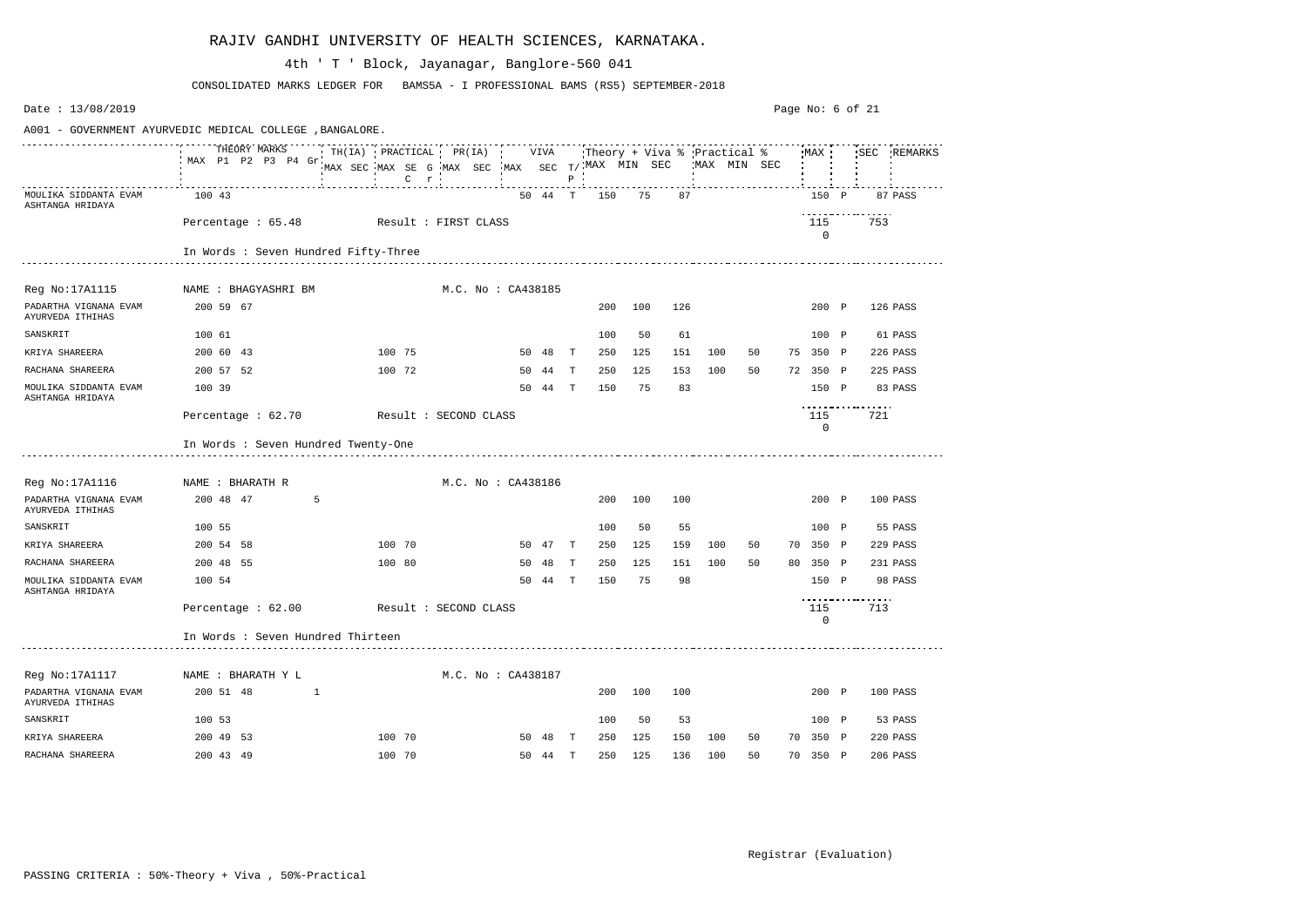| Date: 13/08/2019                                         |                                                                                                                                                                                                 |                                                               |                    |    |         |              |     |     |       |     |    | Page No: 7 of 21 |          |             |
|----------------------------------------------------------|-------------------------------------------------------------------------------------------------------------------------------------------------------------------------------------------------|---------------------------------------------------------------|--------------------|----|---------|--------------|-----|-----|-------|-----|----|------------------|----------|-------------|
| A001 - GOVERNMENT AYURVEDIC MEDICAL COLLEGE , BANGALORE. |                                                                                                                                                                                                 |                                                               |                    |    |         |              |     |     |       |     |    |                  |          |             |
|                                                          | THEORY MARKS TH(IA) PRACTICAL PR(IA) VIVA Theory + Viva % Practical % MAX SEC<br>MAX P1 P2 P3 P4 Grimm on the contract of the contract of the contract of the contract of the contract of the c | MAX SEC MAX SE G MAX SEC MAX SEC $T/$ MAX MIN SEC WAX MIN SEC |                    |    |         |              |     |     |       |     |    |                  |          | SEC REMARKS |
| MOULIKA SIDDANTA EVAM<br>ASHTANGA HRIDAYA                | 100 41                                                                                                                                                                                          |                                                               |                    |    | 50 40 T |              | 150 |     | 75 81 |     |    | 150 P            |          | 81 PASS     |
|                                                          | Percentage : 57.39 Result : SECOND CLASS                                                                                                                                                        |                                                               |                    |    |         |              |     |     |       |     |    | 115<br>$\Omega$  | .<br>660 |             |
|                                                          | In Words : Six Hundred Sixty                                                                                                                                                                    |                                                               |                    |    |         |              |     |     |       |     |    |                  |          |             |
| Reg No:17A1118                                           | NAME : CHANDRASHEKHAR J MAHARAJPET       M.C. No : CA438188                                                                                                                                     |                                                               |                    |    |         |              |     |     |       |     |    |                  |          |             |
| PADARTHA VIGNANA EVAM<br>AYURVEDA ITHIHAS                | 200 45 59                                                                                                                                                                                       |                                                               |                    |    |         |              | 200 | 100 | 104   |     |    | 200 P            |          | 104 PASS    |
| SANSKRIT                                                 | 100 57                                                                                                                                                                                          |                                                               |                    |    |         |              | 100 | 50  | 57    |     |    | 100 P            |          | 57 PASS     |
| KRIYA SHAREERA                                           | 200 56 61                                                                                                                                                                                       | 100 50                                                        |                    |    | 50 26   | $\mathbf{T}$ | 250 | 125 | 143   | 100 | 50 | 50 350 P         |          | 193 PASS    |
| RACHANA SHAREERA                                         | 200 47 52                                                                                                                                                                                       | 100 70                                                        |                    |    | 50 44   | T            | 250 | 125 | 143   | 100 | 50 | 70 350 P         |          | 213 PASS    |
| MOULIKA SIDDANTA EVAM<br>ASHTANGA HRIDAYA                | 100 55                                                                                                                                                                                          |                                                               |                    |    | 50 40   | T            | 150 | 75  | 95    |     |    | 150 P            | .        | 95 PASS     |
|                                                          | Percentage: 57.57 Result: SECOND CLASS                                                                                                                                                          |                                                               |                    |    |         |              |     |     |       |     |    | 115<br>0         | 662      |             |
|                                                          | In Words : Six Hundred Sixty-Two                                                                                                                                                                |                                                               |                    |    |         |              |     |     |       |     |    |                  |          |             |
| Reg No:17A1119                                           | NAME : DIVYA TUKARAM MOODI                                                                                                                                                                      |                                                               | M.C. No : CA438189 |    |         |              |     |     |       |     |    |                  |          |             |
| PADARTHA VIGNANA EVAM<br>AYURVEDA ITHIHAS                | 200 59 63                                                                                                                                                                                       |                                                               |                    |    |         |              | 200 | 100 | 122   |     |    | 200 P            |          | 122 PASS    |
| SANSKRIT                                                 | 100 61                                                                                                                                                                                          |                                                               |                    |    |         |              | 100 | 50  | 61    |     |    | 100 P            |          | 61 PASS     |
| KRIYA SHAREERA                                           | 200 73 67                                                                                                                                                                                       | 100 80                                                        |                    |    | 50 48   | $\mathbf{T}$ | 250 | 125 | 188   | 100 | 50 | 80 350 P         |          | 268 PASS    |
| RACHANA SHAREERA                                         | 200 64 47                                                                                                                                                                                       | 100 75                                                        |                    | 50 | 45      | T            | 250 | 125 | 156   | 100 | 50 | 75 350 P         |          | 231 PASS    |
| MOULIKA SIDDANTA EVAM<br>ASHTANGA HRIDAYA                | 100 57                                                                                                                                                                                          |                                                               |                    |    | 50 41   | $\mathbf{T}$ | 150 | 75  | 98    |     |    | 150 P<br>.       |          | 98 PASS     |
|                                                          | Percentage: 67.83 Result: FIRST CLASS                                                                                                                                                           |                                                               |                    |    |         |              |     |     |       |     |    | 115<br>0         | 780      |             |
|                                                          | In Words : Seven Hundred Eighty                                                                                                                                                                 |                                                               |                    |    |         |              |     |     |       |     |    |                  |          |             |
| Reg No:17A1120                                           | NAME : DIVYESHBHAI KADU                                                                                                                                                                         |                                                               | $M.C.$ No :        |    |         |              |     |     |       |     |    |                  |          |             |
| PADARTHA VIGNANA EVAM<br>AYURVEDA ITHIHAS                | 200 44 60                                                                                                                                                                                       |                                                               |                    |    |         |              | 200 | 100 | 104   |     |    | 200 P            |          | 104 PASS    |
| SANSKRIT                                                 | 100 44                                                                                                                                                                                          |                                                               |                    |    |         |              | 100 | 50  | 44    |     |    | 100 F            |          | 44 FAIL     |
| KRIYA SHAREERA                                           | 200 57 64                                                                                                                                                                                       | 100 AB                                                        |                    |    | 50 AB T |              | 250 | 125 | 121   | 100 | 50 | $0$ 350 F        |          | 121 FAIL    |
| RACHANA SHAREERA                                         | 200 37 41                                                                                                                                                                                       | 100 AB                                                        |                    |    | 50 AB T |              | 250 | 125 | 78    | 100 | 50 | 0 350 F          |          | 78 FAIL     |

CONSOLIDATED MARKS LEDGER FOR BAMS5A - I PROFESSIONAL BAMS (RS5) SEPTEMBER-2018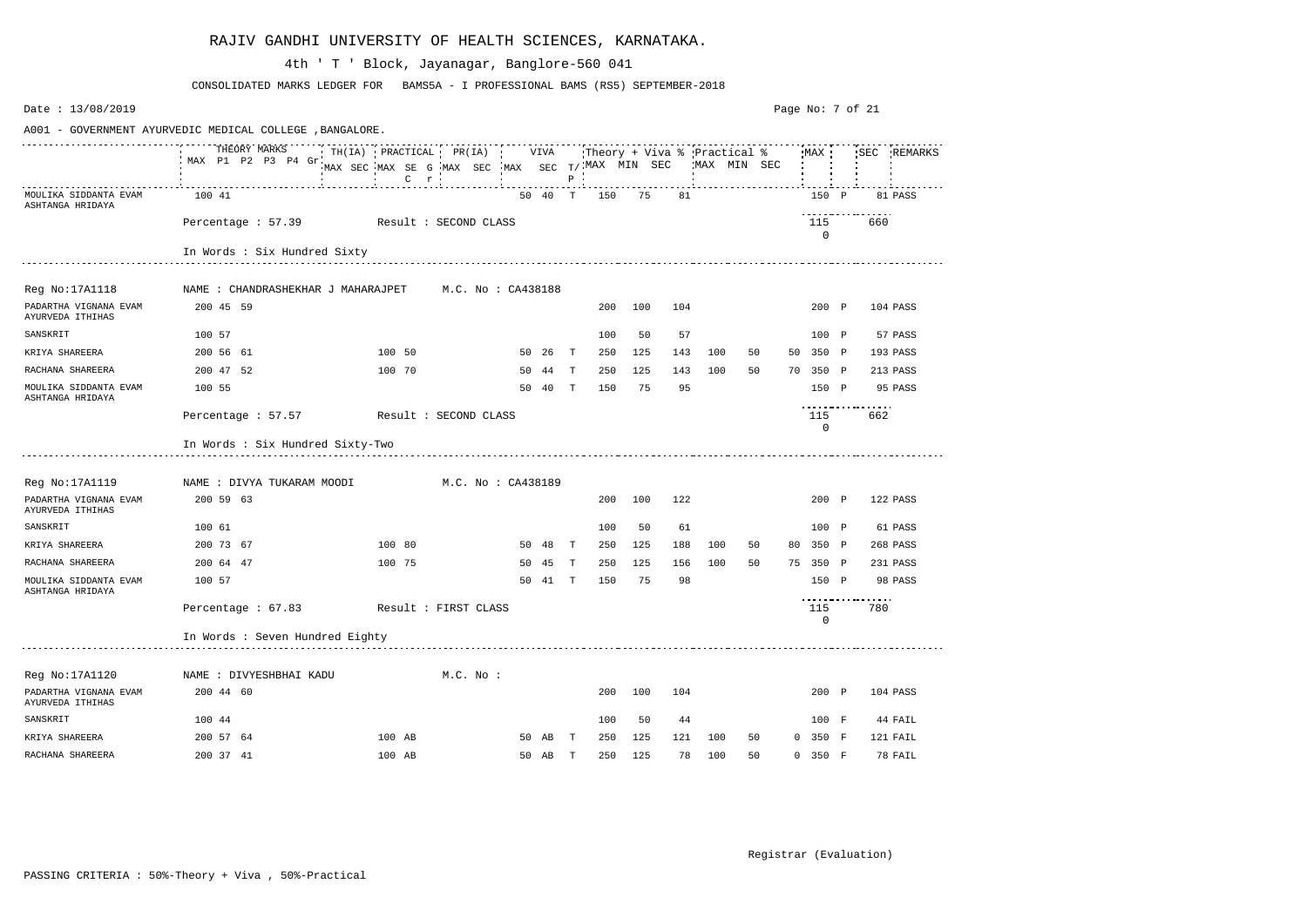| Date: 13/08/2019                          |                                                          |                                                                                           |                    |    |         |              |     |     |     |     |                                            | Page No: 8 of 21 |                                    |                 |             |
|-------------------------------------------|----------------------------------------------------------|-------------------------------------------------------------------------------------------|--------------------|----|---------|--------------|-----|-----|-----|-----|--------------------------------------------|------------------|------------------------------------|-----------------|-------------|
|                                           | A001 - GOVERNMENT AYURVEDIC MEDICAL COLLEGE , BANGALORE. |                                                                                           |                    |    |         |              |     |     |     |     |                                            |                  |                                    |                 |             |
|                                           | THEORY MARKS<br>MAX P1 P2 P3 P4 Gr.                      | TH(IA) PRACTICAL PR(IA) VIVA<br>MAX SEC MAX SE G MAX SEC MAX SEC T/MAX MIN SEC<br>$C$ $r$ |                    |    |         | $P$ $\vdots$ |     |     |     |     | Theory + Viva % Practical %<br>MAX MIN SEC |                  | MAX                                |                 | SEC REMARKS |
| MOULIKA SIDDANTA EVAM<br>ASHTANGA HRIDAYA | 100 50                                                   |                                                                                           |                    |    | 50 AB T |              | 150 | 75  | 50  |     |                                            |                  | 150 F                              |                 | 50 FAIL     |
|                                           | Percentage : 34.52 Result : FAIL                         |                                                                                           |                    |    |         |              |     |     |     |     |                                            |                  | 115<br>0                           | 397             |             |
|                                           | In Words : Three Hundred Ninety-Seven                    |                                                                                           |                    |    |         |              |     |     |     |     |                                            |                  |                                    |                 |             |
| Reg No:17A1121                            | NAME : HARSHITA A                                        |                                                                                           | M.C. No : CA438190 |    |         |              |     |     |     |     |                                            |                  |                                    |                 |             |
| PADARTHA VIGNANA EVAM<br>AYURVEDA ITHIHAS | 200 65 57                                                |                                                                                           |                    |    |         |              | 200 | 100 | 122 |     |                                            |                  | 200 P                              |                 | 122 PASS    |
| SANSKRIT                                  | 100 56                                                   |                                                                                           |                    |    |         |              | 100 | 50  | 56  |     |                                            |                  | 100 P                              |                 | 56 PASS     |
| KRIYA SHAREERA                            | 200 56 55                                                | 100 70                                                                                    |                    |    | 50 47 T |              | 250 | 125 | 158 | 100 | 50                                         |                  | 70 350 P                           |                 | 228 PASS    |
| RACHANA SHAREERA                          | 200 45 49                                                | 100 62                                                                                    |                    |    | 50 40   | $\mathbf{T}$ | 250 | 125 | 134 | 100 | 50                                         |                  | 62 350 P                           |                 | 196 PASS    |
| MOULIKA SIDDANTA EVAM<br>ASHTANGA HRIDAYA | 100 59                                                   |                                                                                           |                    |    | 50 41   | $\mathbf{T}$ | 150 | 75  | 100 |     |                                            |                  | 150 P                              |                 | 100 PASS    |
|                                           | Percentage : 61.04                                       | Result : SECOND CLASS                                                                     |                    |    |         |              |     |     |     |     |                                            |                  | ------------<br>115<br>$\mathbf 0$ | $\cdots$<br>702 |             |
|                                           | In Words : Seven Hundred Two                             |                                                                                           |                    |    |         |              |     |     |     |     |                                            |                  |                                    |                 |             |
| Reg No:17A1122                            | NAME : J SUDHARSHAN REDDY                                |                                                                                           | M.C. No :          |    |         |              |     |     |     |     |                                            |                  |                                    |                 |             |
| PADARTHA VIGNANA EVAM<br>AYURVEDA ITHIHAS | 200 42 14                                                |                                                                                           |                    |    |         |              | 200 | 100 | 56  |     |                                            |                  | 200 F                              |                 | 56 FAIL     |
| SANSKRIT                                  | 100 42                                                   |                                                                                           |                    |    |         |              | 100 | 50  | 42  |     |                                            |                  | 100 F                              |                 | 42 FAIL     |
| KRIYA SHAREERA                            | 200 38 45                                                | 100 55                                                                                    |                    |    | 50 32   | $\mathbf{T}$ | 250 | 125 | 115 | 100 | 50                                         | 55               | 350 F                              |                 | 170 FAIL    |
| RACHANA SHAREERA                          | 200 37 45                                                | 100 65                                                                                    |                    | 50 | 38      | T            | 250 | 125 | 120 | 100 | 50                                         |                  | 65 350 F                           |                 | 185 FAIL    |
| MOULIKA SIDDANTA EVAM<br>ASHTANGA HRIDAYA | 100 40                                                   |                                                                                           |                    | 50 | 40      | $\mathbb{T}$ | 150 | 75  | 80  |     |                                            |                  | 150 P                              | .               | 80 PASS     |
|                                           | Percentage: 46.35 Result: FAIL                           |                                                                                           |                    |    |         |              |     |     |     |     |                                            |                  | 115<br>0                           | 533             |             |
|                                           | In Words : Five Hundred Thirty-Three                     |                                                                                           |                    |    |         |              |     |     |     |     |                                            |                  |                                    |                 |             |
| Reg No:17A1123                            | NAME : JEEVAN N J                                        |                                                                                           | M.C. No : CA438191 |    |         |              |     |     |     |     |                                            |                  |                                    |                 |             |
| PADARTHA VIGNANA EVAM<br>AYURVEDA ITHIHAS | 200 56 63                                                |                                                                                           |                    |    |         |              | 200 | 100 | 119 |     |                                            |                  | 200 P                              |                 | 119 PASS    |
| SANSKRIT                                  | 100 59                                                   |                                                                                           |                    |    |         |              | 100 | 50  | 59  |     |                                            |                  | 100 P                              |                 | 59 PASS     |
| KRIYA SHAREERA                            | 200 56 58                                                | 100 70                                                                                    |                    |    | 50 46 T |              | 250 | 125 | 160 | 100 | 50                                         |                  | 70 350 P                           |                 | 230 PASS    |
| RACHANA SHAREERA                          | 200 62 59                                                | 100 60                                                                                    |                    |    | 50 40 T |              | 250 | 125 | 161 | 100 | 50                                         |                  | 60 350 P                           |                 | 221 PASS    |

CONSOLIDATED MARKS LEDGER FOR BAMS5A - I PROFESSIONAL BAMS (RS5) SEPTEMBER-2018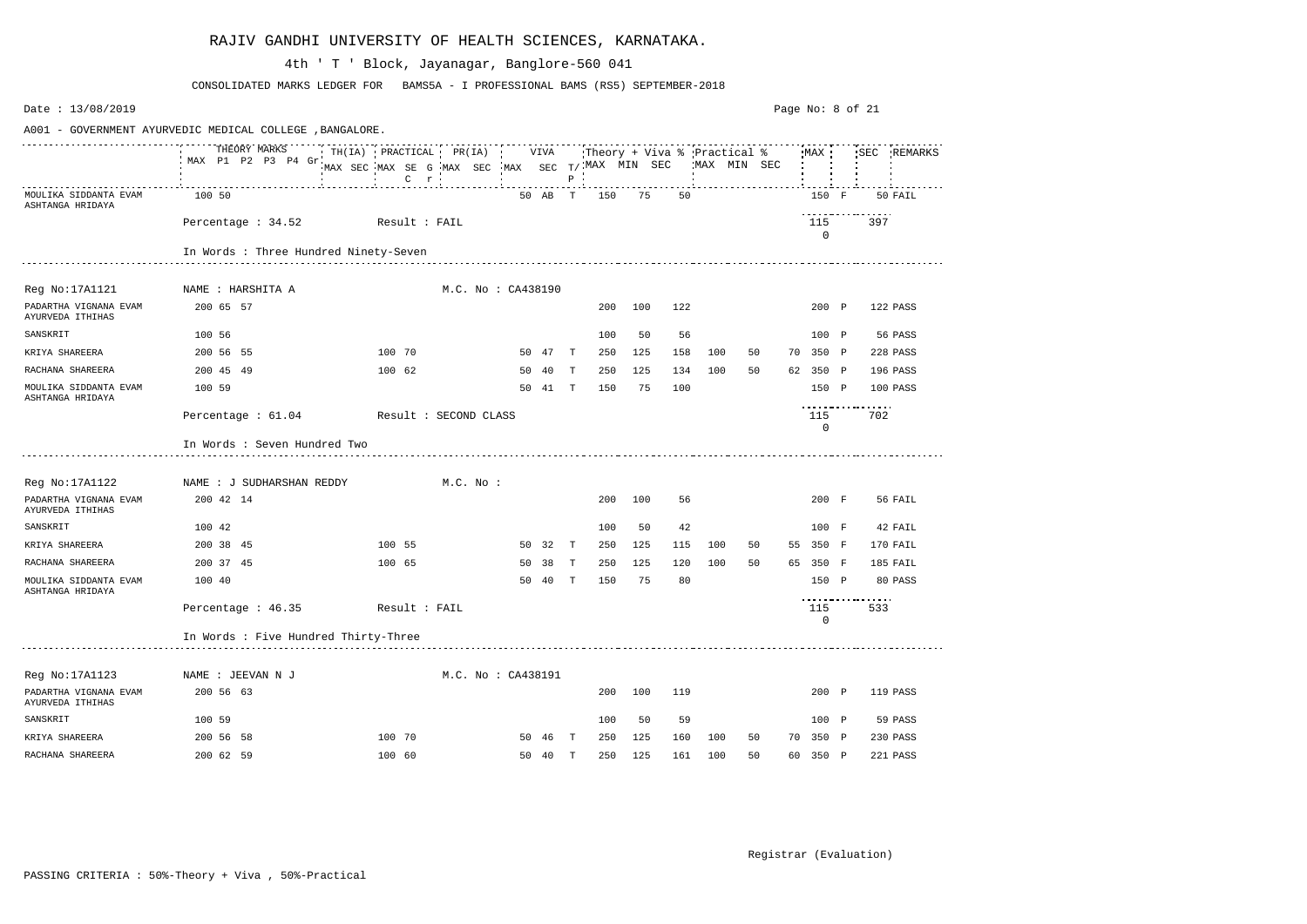| Date: 13/08/2019                                         |                                        |                                                                |                                                           |  |                    |         |              |     |     |     |     |              |    | Page No: 9 of 21 |     |             |
|----------------------------------------------------------|----------------------------------------|----------------------------------------------------------------|-----------------------------------------------------------|--|--------------------|---------|--------------|-----|-----|-----|-----|--------------|----|------------------|-----|-------------|
| A001 - GOVERNMENT AYURVEDIC MEDICAL COLLEGE , BANGALORE. |                                        |                                                                |                                                           |  |                    |         |              |     |     |     |     |              |    |                  |     |             |
|                                                          | THEORY MARKS<br>MAX P1 P2 P3 P4 Gr     | TH(IA) PRACTICAL PR(IA) VIVA Theory + Viva % Practical % MAX ' | MAX SEC MAX SE G MAX SEC MAX SEC T/MAX MIN SEC<br>$C$ $r$ |  |                    |         | $P$ $\vdots$ |     |     |     |     | 'MAX MIN SEC |    |                  |     | SEC REMARKS |
| MOULIKA SIDDANTA EVAM<br>ASHTANGA HRIDAYA                | 100 50                                 |                                                                |                                                           |  |                    | 50 41 T |              | 150 | 75  | 91  |     |              |    | 150 P            |     | 91 PASS     |
|                                                          | Percentage: 62.61 Result: SECOND CLASS |                                                                |                                                           |  |                    |         |              |     |     |     |     |              |    | 115<br>0         | 720 |             |
|                                                          | In Words : Seven Hundred Twenty        |                                                                |                                                           |  |                    |         |              |     |     |     |     |              |    |                  |     |             |
| Reg No:17A1124                                           | NAME : KAVERI N Y                      |                                                                |                                                           |  | M.C. No: CA438192  |         |              |     |     |     |     |              |    |                  |     |             |
| PADARTHA VIGNANA EVAM<br>AYURVEDA ITHIHAS                | 200 42 55                              | 3                                                              |                                                           |  |                    |         |              | 200 | 100 | 100 |     |              |    | 200 P            |     | 100 PASS    |
| SANSKRIT                                                 | 100 63                                 |                                                                |                                                           |  |                    |         |              | 100 | 50  | 63  |     |              |    | 100 P            |     | 63 PASS     |
| KRIYA SHAREERA                                           | 200 64 59                              |                                                                | 100 64                                                    |  |                    | 50 40   | $\mathbf T$  | 250 | 125 | 163 | 100 | 50           |    | 64 350 P         |     | 227 PASS    |
| RACHANA SHAREERA                                         | 200 66 63                              |                                                                | 100 64                                                    |  | 50                 | 40      | T            | 250 | 125 | 169 | 100 | 50           |    | 64 350 P         |     | 233 PASS    |
| MOULIKA SIDDANTA EVAM<br>ASHTANGA HRIDAYA                | 100 53                                 |                                                                |                                                           |  | 50                 | - 40    | T            | 150 | 75  | 93  |     |              |    | 150 P            | .   | 93 PASS     |
|                                                          | Percentage : 62.26                     | Result : SECOND CLASS                                          |                                                           |  |                    |         |              |     |     |     |     |              |    | 115<br>0         | 716 |             |
|                                                          | In Words : Seven Hundred Sixteen       |                                                                |                                                           |  |                    |         |              |     |     |     |     |              |    |                  |     |             |
| Reg No:17A1125                                           | NAME : KERI SHWETA                     |                                                                |                                                           |  | M.C. No : CA438193 |         |              |     |     |     |     |              |    |                  |     |             |
| PADARTHA VIGNANA EVAM<br>AYURVEDA ITHIHAS                | 200 71 69                              |                                                                |                                                           |  |                    |         |              | 200 | 100 | 140 |     |              |    | 200 P            |     | 140 PASS    |
| SANSKRIT                                                 | 100 63                                 |                                                                |                                                           |  |                    |         |              | 100 | 50  | 63  |     |              |    | 100 P            |     | 63 PASS     |
| KRIYA SHAREERA                                           | 200 68 54                              |                                                                | 100 60                                                    |  |                    | 50 36   | T            | 250 | 125 | 158 | 100 | 50           | 60 | 350 P            |     | 218 PASS    |
| RACHANA SHAREERA                                         | 200 53 53                              |                                                                | 100 65                                                    |  | 50                 | 42      | Т            | 250 | 125 | 148 | 100 | 50           |    | 65 350 P         |     | 213 PASS    |
| MOULIKA SIDDANTA EVAM<br>ASHTANGA HRIDAYA                | 100 44                                 |                                                                |                                                           |  | 50                 | 40      | T            | 150 | 75  | 84  |     |              |    | 150 P            | .   | 84 PASS     |
|                                                          | Percentage: 62.43 Result: SECOND CLASS |                                                                |                                                           |  |                    |         |              |     |     |     |     |              |    | 115<br>0         | 718 |             |
|                                                          | In Words : Seven Hundred Eighteen      |                                                                |                                                           |  |                    |         |              |     |     |     |     |              |    |                  |     |             |
| Reg No:17A1126                                           | NAME : KRISHNA                         |                                                                |                                                           |  | M.C. No : CA438194 |         |              |     |     |     |     |              |    |                  |     |             |
| PADARTHA VIGNANA EVAM<br>AYURVEDA ITHIHAS                | 200 71 61                              |                                                                |                                                           |  |                    |         |              | 200 | 100 | 132 |     |              |    | 200 P            |     | 132 PASS    |
| SANSKRIT                                                 | 100 53                                 |                                                                |                                                           |  |                    |         |              | 100 | 50  | 53  |     |              |    | 100 P            |     | 53 PASS     |
| KRIYA SHAREERA                                           | 200 69 45                              |                                                                | 100 70                                                    |  |                    | 50 42 T |              | 250 | 125 | 156 | 100 | 50           |    | 70 350 P         |     | 226 PASS    |
| RACHANA SHAREERA                                         | 200 52 49                              |                                                                | 100 60                                                    |  |                    | 50 38 T |              | 250 | 125 | 139 | 100 | 50           |    | 60 350 P         |     | 199 PASS    |

CONSOLIDATED MARKS LEDGER FOR BAMS5A - I PROFESSIONAL BAMS (RS5) SEPTEMBER-2018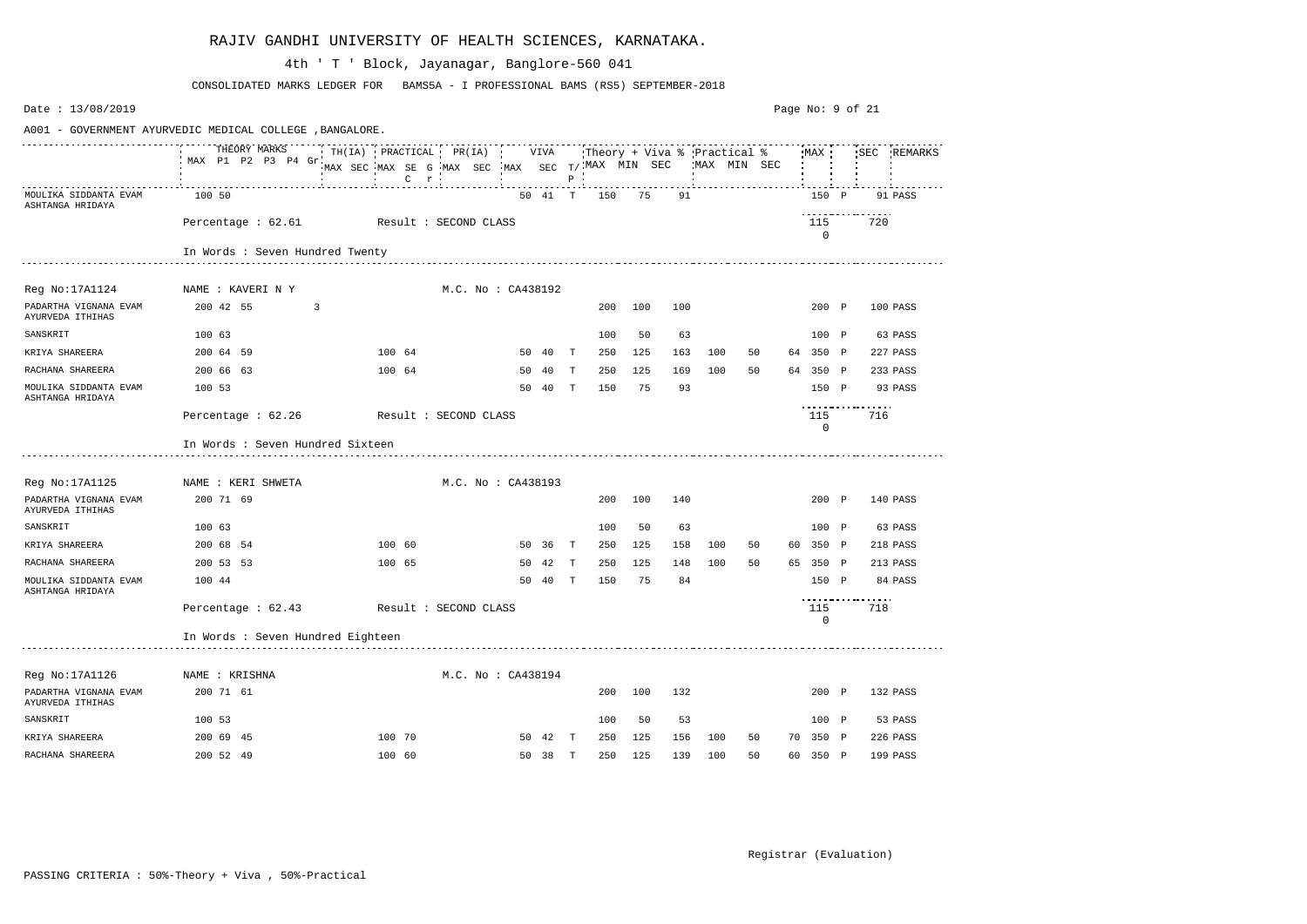| Date: 13/08/2019                          |                                                          |                                                                                           |                    |    |         |              |     |     |     |     |                                             |    |                    | Page No: 10 of 21 |          |             |
|-------------------------------------------|----------------------------------------------------------|-------------------------------------------------------------------------------------------|--------------------|----|---------|--------------|-----|-----|-----|-----|---------------------------------------------|----|--------------------|-------------------|----------|-------------|
|                                           | A001 - GOVERNMENT AYURVEDIC MEDICAL COLLEGE , BANGALORE. |                                                                                           |                    |    |         |              |     |     |     |     |                                             |    |                    |                   |          |             |
|                                           | THEORY MARKS<br>MAX P1 P2 P3 P4 Gr                       | TH(IA) PRACTICAL PR(IA) VIVA<br>MAX SEC MAX SE G MAX SEC MAX SEC T/MAX MIN SEC<br>$C$ $r$ |                    |    |         | $P$ $\vdots$ |     |     |     |     | Theory + Viva % Practical %<br>'MAX MIN SEC |    | MAX                |                   |          | SEC REMARKS |
| MOULIKA SIDDANTA EVAM<br>ASHTANGA HRIDAYA | 100 56                                                   |                                                                                           |                    |    | 50 40 T |              | 150 | 75  | 96  |     |                                             |    | 150 P              |                   |          | 96 PASS     |
|                                           | Percentage: 61.39 Result: SECOND CLASS                   |                                                                                           |                    |    |         |              |     |     |     |     |                                             |    | 115<br>$\mathbf 0$ |                   | 706      |             |
|                                           | In Words : Seven Hundred Six                             |                                                                                           |                    |    |         |              |     |     |     |     |                                             |    |                    |                   |          |             |
| Reg No:17A1127                            | NAME : KUMARSHETTY JANADRI                               |                                                                                           | M.C. No : CA438195 |    |         |              |     |     |     |     |                                             |    |                    |                   |          |             |
| PADARTHA VIGNANA EVAM<br>AYURVEDA ITHIHAS | 200 68 64                                                |                                                                                           |                    |    |         |              | 200 | 100 | 132 |     |                                             |    | 200 P              |                   | 132 PASS |             |
| SANSKRIT                                  | 100 53                                                   |                                                                                           |                    |    |         |              | 100 | 50  | 53  |     |                                             |    | 100 P              |                   |          | 53 PASS     |
| KRIYA SHAREERA                            | 200 60 44                                                | 100 55                                                                                    |                    |    | 50 30   | $\mathbf{T}$ | 250 | 125 | 134 | 100 | 50                                          |    | 55 350 P           |                   | 189 PASS |             |
| RACHANA SHAREERA                          | 200 52 59                                                | 100 70                                                                                    |                    |    | 50 40   | $\mathbf{T}$ | 250 | 125 | 151 | 100 | 50                                          |    | 70 350 P           |                   | 221 PASS |             |
| MOULIKA SIDDANTA EVAM<br>ASHTANGA HRIDAYA | 100 59                                                   |                                                                                           |                    |    | 50 41 T |              | 150 | 75  | 100 |     |                                             |    | 150 P              |                   | 100 PASS |             |
|                                           | Percentage : 60.43                                       | Result : SECOND CLASS                                                                     |                    |    |         |              |     |     |     |     |                                             |    | 115<br>0           | .                 | 695      |             |
|                                           | In Words : Six Hundred Ninety-Five                       |                                                                                           |                    |    |         |              |     |     |     |     |                                             |    |                    |                   |          |             |
| Reg No:17A1128                            | NAME : LAKSHMI G RAJ                                     |                                                                                           | M.C. No : CA438196 |    |         |              |     |     |     |     |                                             |    |                    |                   |          |             |
| PADARTHA VIGNANA EVAM<br>AYURVEDA ITHIHAS | 200 74 72                                                |                                                                                           |                    |    |         |              | 200 | 100 | 146 |     |                                             |    | 200 P              |                   | 146 PASS |             |
| SANSKRIT                                  | 100 52                                                   |                                                                                           |                    |    |         |              | 100 | 50  | 52  |     |                                             |    | 100 P              |                   |          | 52 PASS     |
| KRIYA SHAREERA                            | 200 68 64                                                | 100 80                                                                                    |                    |    | 50 48   | $\mathbf{T}$ | 250 | 125 | 180 | 100 | 50                                          | 80 | 350 P              |                   | 260 PASS |             |
| RACHANA SHAREERA                          | 200 61 73                                                | 100 70                                                                                    |                    | 50 | 40      | T            | 250 | 125 | 174 | 100 | 50                                          |    | 70 350 P           |                   | 244 PASS |             |
| MOULIKA SIDDANTA EVAM<br>ASHTANGA HRIDAYA | 100 54                                                   |                                                                                           |                    | 50 | 41      | $\mathbf{T}$ | 150 | 75  | 95  |     |                                             |    | 150 P              | ----------------- |          | 95 PASS     |
|                                           | Percentage : 69.30                                       | Result : FIRST CLASS                                                                      |                    |    |         |              |     |     |     |     |                                             |    | 115<br>0           |                   | 797      |             |
|                                           | In Words : Seven Hundred Ninety-Seven                    |                                                                                           |                    |    |         |              |     |     |     |     |                                             |    |                    |                   |          |             |
| Reg No:17A1129                            | NAME : LAKSHMI NARAYAN GOUDA                             |                                                                                           | M.C. No : CA438197 |    |         |              |     |     |     |     |                                             |    |                    |                   |          |             |
| PADARTHA VIGNANA EVAM<br>AYURVEDA ITHIHAS | 200 67 63                                                |                                                                                           |                    |    |         |              | 200 | 100 | 130 |     |                                             |    | 200 P              |                   | 130 PASS |             |
| SANSKRIT                                  | 100 56                                                   |                                                                                           |                    |    |         |              | 100 | 50  | 56  |     |                                             |    | 100 P              |                   |          | 56 PASS     |
| KRIYA SHAREERA                            | 200 66 54                                                | 100 55                                                                                    |                    |    | 50 38 T |              | 250 | 125 | 158 | 100 | 50                                          |    | 55 350 P           |                   | 213 PASS |             |
| RACHANA SHAREERA                          | 200 43 70                                                | 100 66                                                                                    |                    |    | 50 45 T |              | 250 | 125 | 158 | 100 | 50                                          |    | 66 350 P           |                   | 224 PASS |             |

CONSOLIDATED MARKS LEDGER FOR BAMS5A - I PROFESSIONAL BAMS (RS5) SEPTEMBER-2018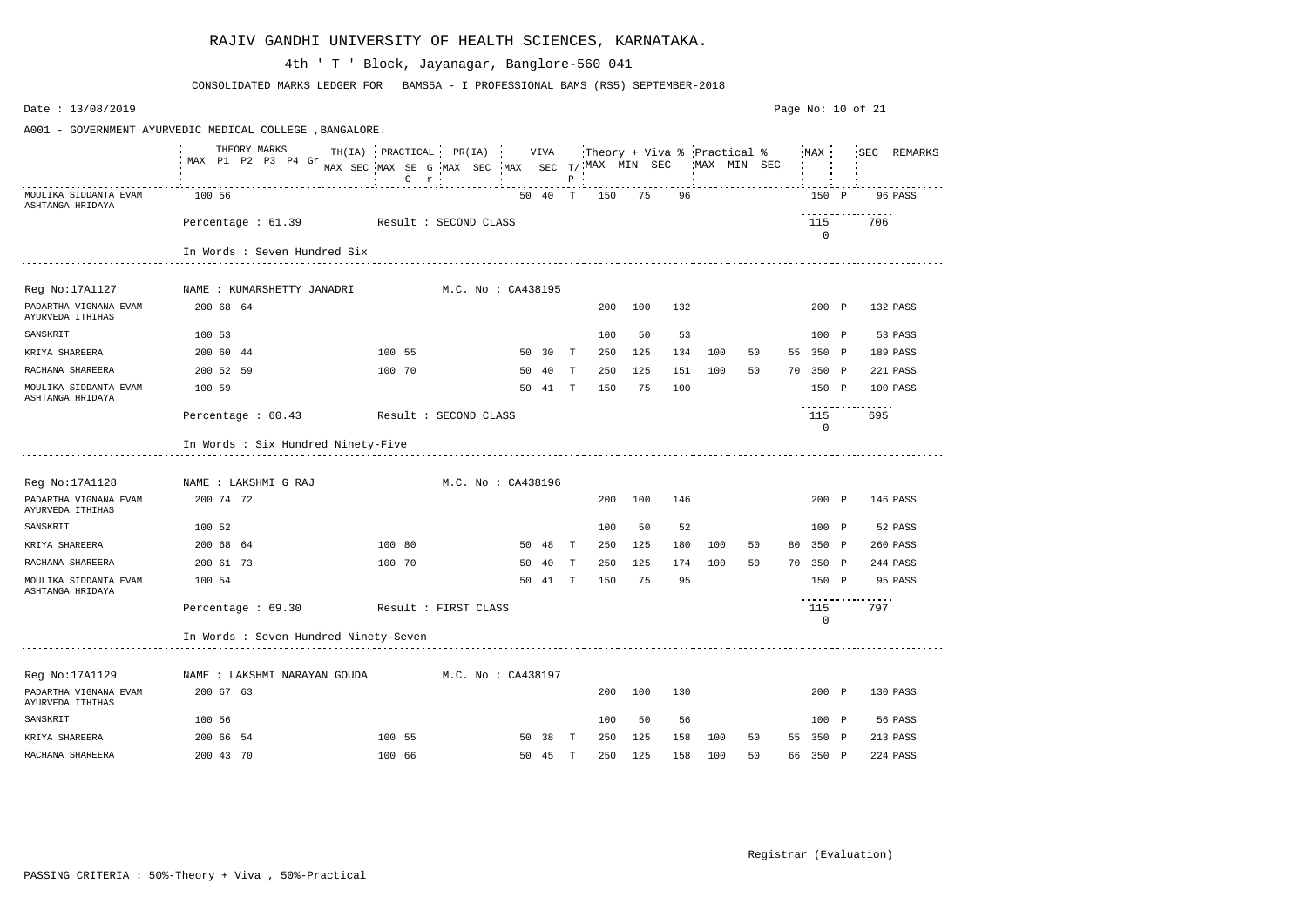| Date: 13/08/2019                                         |                                        |                                                                                           |           |                    |         |              |     |     |     |     |                                            |                    | Page No: 11 of 21 |             |
|----------------------------------------------------------|----------------------------------------|-------------------------------------------------------------------------------------------|-----------|--------------------|---------|--------------|-----|-----|-----|-----|--------------------------------------------|--------------------|-------------------|-------------|
| A001 - GOVERNMENT AYURVEDIC MEDICAL COLLEGE , BANGALORE. |                                        |                                                                                           |           |                    |         |              |     |     |     |     |                                            |                    |                   |             |
|                                                          | THEORY MARKS<br>MAX P1 P2 P3 P4 Gr.    | TH(IA) PRACTICAL PR(IA) VIVA<br>MAX SEC MAX SE G MAX SEC MAX SEC T/MAX MIN SEC<br>$C$ $r$ |           |                    |         | $P$ $\vdots$ |     |     |     |     | Theory + Viva % Practical %<br>MAX MIN SEC | MAX                |                   | SEC REMARKS |
| MOULIKA SIDDANTA EVAM<br>ASHTANGA HRIDAYA                | 100 48                                 |                                                                                           |           |                    | 50 44 T |              | 150 | 75  | 92  |     |                                            | 150 P              |                   | 92 PASS     |
|                                                          | Percentage: 62.17 Result: SECOND CLASS |                                                                                           |           |                    |         |              |     |     |     |     |                                            | 115<br>0           | 715               |             |
|                                                          | In Words : Seven Hundred Fifteen       |                                                                                           |           |                    |         |              |     |     |     |     |                                            |                    |                   |             |
| Reg No:17A1130                                           | NAME : LIKHITH B A                     |                                                                                           |           | M.C. No : CA438198 |         |              |     |     |     |     |                                            |                    |                   |             |
| PADARTHA VIGNANA EVAM<br>AYURVEDA ITHIHAS                | 200 66 66                              |                                                                                           |           |                    |         |              | 200 | 100 | 132 |     |                                            | 200 P              |                   | 132 PASS    |
| SANSKRIT                                                 | 100 68                                 |                                                                                           |           |                    |         |              | 100 | 50  | 68  |     |                                            | 100 P              |                   | 68 PASS     |
| KRIYA SHAREERA                                           | 200 53 47                              | 100 70                                                                                    |           |                    | 50 44   | T            | 250 | 125 | 144 | 100 | 50                                         | 70 350 P           |                   | 214 PASS    |
| RACHANA SHAREERA                                         | 200 69 56                              | 100 80                                                                                    |           | 50                 | -48     | T            | 250 | 125 | 173 | 100 | 50                                         | 80 350 P           |                   | 253 PASS    |
| MOULIKA SIDDANTA EVAM<br>ASHTANGA HRIDAYA                | 100 55                                 |                                                                                           |           | 50                 | 43      | T            | 150 | 75  | 98  |     |                                            | 150 P              | .                 | 98 PASS     |
|                                                          | Percentage : 66.52                     | Result : FIRST CLASS                                                                      |           |                    |         |              |     |     |     |     |                                            | 115<br>$\mathbf 0$ | 765               |             |
|                                                          | In Words : Seven Hundred Sixty-Five    |                                                                                           |           |                    |         |              |     |     |     |     |                                            |                    |                   |             |
| Reg No:17A1131                                           | NAME : M B CHINAMAYEE                  |                                                                                           | M.C. No : |                    |         |              |     |     |     |     |                                            |                    |                   |             |
| PADARTHA VIGNANA EVAM<br>AYURVEDA ITHIHAS                | 200 43 32                              |                                                                                           |           |                    |         |              | 200 | 100 | 75  |     |                                            | 200 F              |                   | 75 FAIL     |
| SANSKRIT                                                 | 100 52                                 |                                                                                           |           |                    |         |              | 100 | 50  | 52  |     |                                            | 100 P              |                   | 52 PASS     |
| KRIYA SHAREERA                                           | 200 50 41                              | 100 70                                                                                    |           | 50                 | 48      | $\mathbb{T}$ | 250 | 125 | 139 | 100 | 50                                         | 70 350 P           |                   | 209 PASS    |
| RACHANA SHAREERA                                         | 200 57 50                              | 100 70                                                                                    |           | 50                 | 45      | T            | 250 | 125 | 152 | 100 | 50                                         | 70 350 P           |                   | 222 PASS    |
| MOULIKA SIDDANTA EVAM<br>ASHTANGA HRIDAYA                | 100 37                                 |                                                                                           |           | 50                 | 43      | $\mathbb{T}$ | 150 | 75  | 80  |     |                                            | 150 P              | .                 | 80 PASS     |
|                                                          | Percentage: 55.48 Result: FAIL         |                                                                                           |           |                    |         |              |     |     |     |     |                                            | 115<br>0           | 638               |             |
|                                                          | In Words : Six Hundred Thirty-Eight    |                                                                                           |           |                    |         |              |     |     |     |     |                                            |                    |                   |             |
| Reg No:17A1132                                           | NAME : MEGHASHREE J S                  |                                                                                           |           | M.C. No : CA438199 |         |              |     |     |     |     |                                            |                    |                   |             |
| PADARTHA VIGNANA EVAM<br>AYURVEDA ITHIHAS                | 200 51 71                              |                                                                                           |           |                    |         |              | 200 | 100 | 122 |     |                                            | 200 P              |                   | 122 PASS    |
| SANSKRIT                                                 | 100 54                                 |                                                                                           |           |                    |         |              | 100 | 50  | 54  |     |                                            | $100$ P            |                   | 54 PASS     |
| KRIYA SHAREERA                                           | 200 64 56                              | 100 80                                                                                    |           |                    | 50 49 T |              | 250 | 125 | 169 | 100 | 50                                         | 80 350 P           |                   | 249 PASS    |
| RACHANA SHAREERA                                         | 200 60 56                              | 100 70                                                                                    |           |                    | 50 45 T |              | 250 | 125 | 161 | 100 | 50                                         | 70 350 P           |                   | 231 PASS    |

CONSOLIDATED MARKS LEDGER FOR BAMS5A - I PROFESSIONAL BAMS (RS5) SEPTEMBER-2018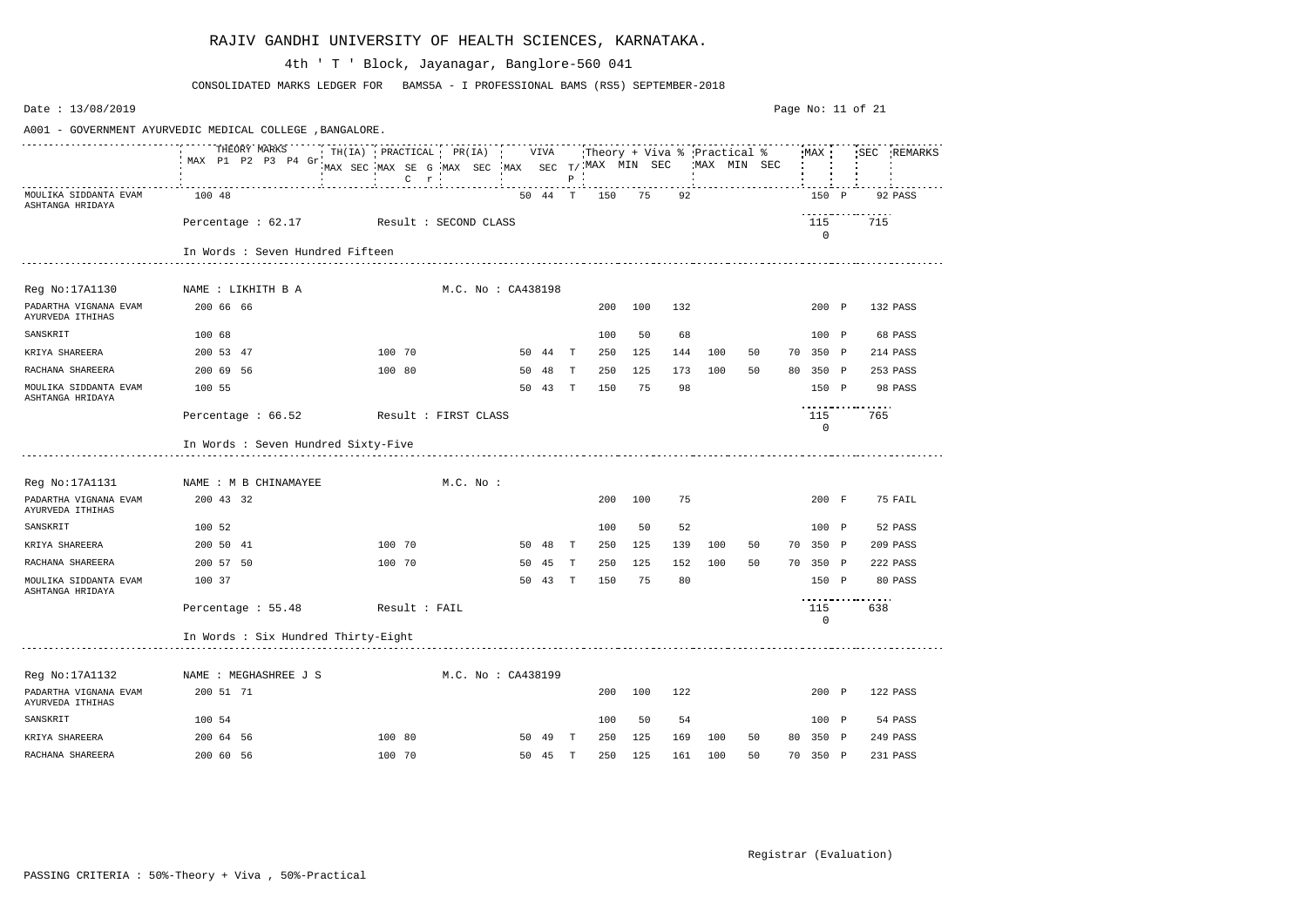| Date: 13/08/2019                                         |                                       |                                                                                           |           |    |         |              |     |         |                             |     |             |    |                     | Page No: 12 of 21 |             |
|----------------------------------------------------------|---------------------------------------|-------------------------------------------------------------------------------------------|-----------|----|---------|--------------|-----|---------|-----------------------------|-----|-------------|----|---------------------|-------------------|-------------|
| A001 - GOVERNMENT AYURVEDIC MEDICAL COLLEGE , BANGALORE. |                                       |                                                                                           |           |    |         |              |     |         |                             |     |             |    |                     |                   |             |
|                                                          | THEORY MARKS<br>MAX P1 P2 P3 P4 Gr    | TH(IA) PRACTICAL PR(IA) VIVA<br>MAX SEC MAX SE G MAX SEC MAX SEC T/MAX MIN SEC<br>$C$ $r$ |           |    |         | $P$ $\vdots$ |     |         | Theory + Viva % Practical % |     | MAX MIN SEC |    | MAX                 |                   | SEC REMARKS |
| MOULIKA SIDDANTA EVAM<br>ASHTANGA HRIDAYA                | 100 39                                |                                                                                           |           |    | 50 42 T |              | 150 | 75      | 81                          |     |             |    | 150 P               |                   | 81 PASS     |
|                                                          | Percentage : 64.09                    | Result : SECOND CLASS                                                                     |           |    |         |              |     |         |                             |     |             |    | 115<br>$\mathbf 0$  | 737               |             |
|                                                          | In Words : Seven Hundred Thirty-Seven |                                                                                           |           |    |         |              |     |         |                             |     |             |    |                     |                   |             |
|                                                          |                                       |                                                                                           |           |    |         |              |     |         |                             |     |             |    |                     |                   |             |
| Reg No:17A1134                                           | NAME : NEETHU V GOPAL                 |                                                                                           | M.C. No : |    |         |              |     |         |                             |     |             |    |                     |                   |             |
| PADARTHA VIGNANA EVAM<br>AYURVEDA ITHIHAS                | 200 32 36                             |                                                                                           |           |    |         |              | 200 | 100     | 68                          |     |             |    | 200 F               |                   | 68 FAIL     |
| SANSKRIT                                                 | 100 43                                |                                                                                           |           |    |         |              | 100 | 50      | 43                          |     |             |    | 100 F               |                   | 43 FAIL     |
| KRIYA SHAREERA                                           | 200 38 35                             | 100 55                                                                                    |           |    | 50 27 T |              | 250 | 125     | 100                         | 100 | 50          | 55 | 350 F               |                   | 155 FAIL    |
| RACHANA SHAREERA                                         | 200 40 29                             | 100 65                                                                                    |           | 50 | 44      | T            | 250 | 125     | 113                         | 100 | 50          | 65 | 350 F               |                   | 178 FAIL    |
| MOULIKA SIDDANTA EVAM<br>ASHTANGA HRIDAYA                | 100 27                                |                                                                                           |           | 50 | 40      | T            | 150 | 75      | 67                          |     |             |    | 150 F               |                   | 67 FAIL     |
|                                                          | Percentage : 44.43                    | Result : FAIL                                                                             |           |    |         |              |     |         |                             |     |             |    | 115<br>$\mathsf{O}$ | 511               |             |
|                                                          | In Words : Five Hundred Eleven        |                                                                                           |           |    |         |              |     |         |                             |     |             |    |                     |                   |             |
| Reg No:17A1135                                           | NAME : NIKITA                         |                                                                                           | M.C. No : |    |         |              |     |         |                             |     |             |    |                     |                   |             |
| PADARTHA VIGNANA EVAM<br>AYURVEDA ITHIHAS                | 200 29 33                             |                                                                                           |           |    |         |              | 200 | 100     | 62                          |     |             |    | 200 F               |                   | 62 FAIL     |
| SANSKRIT                                                 | 100 58                                |                                                                                           |           |    |         |              | 100 | 50      | 58                          |     |             |    | 100 P               |                   | 58 PASS     |
| KRIYA SHAREERA                                           | 200 43 40                             | 100 60                                                                                    |           | 50 | 38      | $\mathbf{T}$ | 250 | 125     | 121                         | 100 | 50          | 60 | 350 F               |                   | 181 FAIL    |
| RACHANA SHAREERA                                         | 200 63 48                             | 100 66                                                                                    |           | 50 | 42      | T            | 250 | 125     | 153                         | 100 | 50          |    | 66 350 P            |                   | 219 PASS    |
| MOULIKA SIDDANTA EVAM<br>ASHTANGA HRIDAYA                | 100 57                                |                                                                                           |           | 50 | 42      | T            | 150 | 75      | 99                          |     |             |    | 150 P               | .                 | 99 PASS     |
|                                                          | Percentage: 53.83 Result: FAIL        |                                                                                           |           |    |         |              |     |         |                             |     |             |    | 115<br>$\mathbf 0$  | 619               |             |
|                                                          | In Words : Six Hundred Nineteen       |                                                                                           |           |    |         |              |     |         |                             |     |             |    |                     |                   |             |
| Reg No:17A1136                                           | NAME : PRAJWLA B SHETTY               |                                                                                           | M.C. No : |    |         |              |     |         |                             |     |             |    |                     |                   |             |
| PADARTHA VIGNANA EVAM<br>AYURVEDA ITHIHAS                | 200 49 41                             |                                                                                           |           |    |         |              |     | 200 100 | 90                          |     |             |    | 200 F               |                   | 90 FAIL     |
| SANSKRIT                                                 | 100 55                                |                                                                                           |           |    |         |              | 100 | 50      | 55                          |     |             |    | 100 P               |                   | 55 PASS     |
| KRIYA SHAREERA                                           | 200 52 55                             | 100 85                                                                                    |           |    | 50 49 T |              | 250 | 125     | 156                         | 100 | 50          |    | 85 350 P            |                   | 241 PASS    |
| RACHANA SHAREERA                                         | 200 47 60                             | 100 74                                                                                    |           |    | 50 43 T |              |     | 250 125 | 150                         | 100 | 50          |    | 74 350 P            |                   | 224 PASS    |

CONSOLIDATED MARKS LEDGER FOR BAMS5A - I PROFESSIONAL BAMS (RS5) SEPTEMBER-2018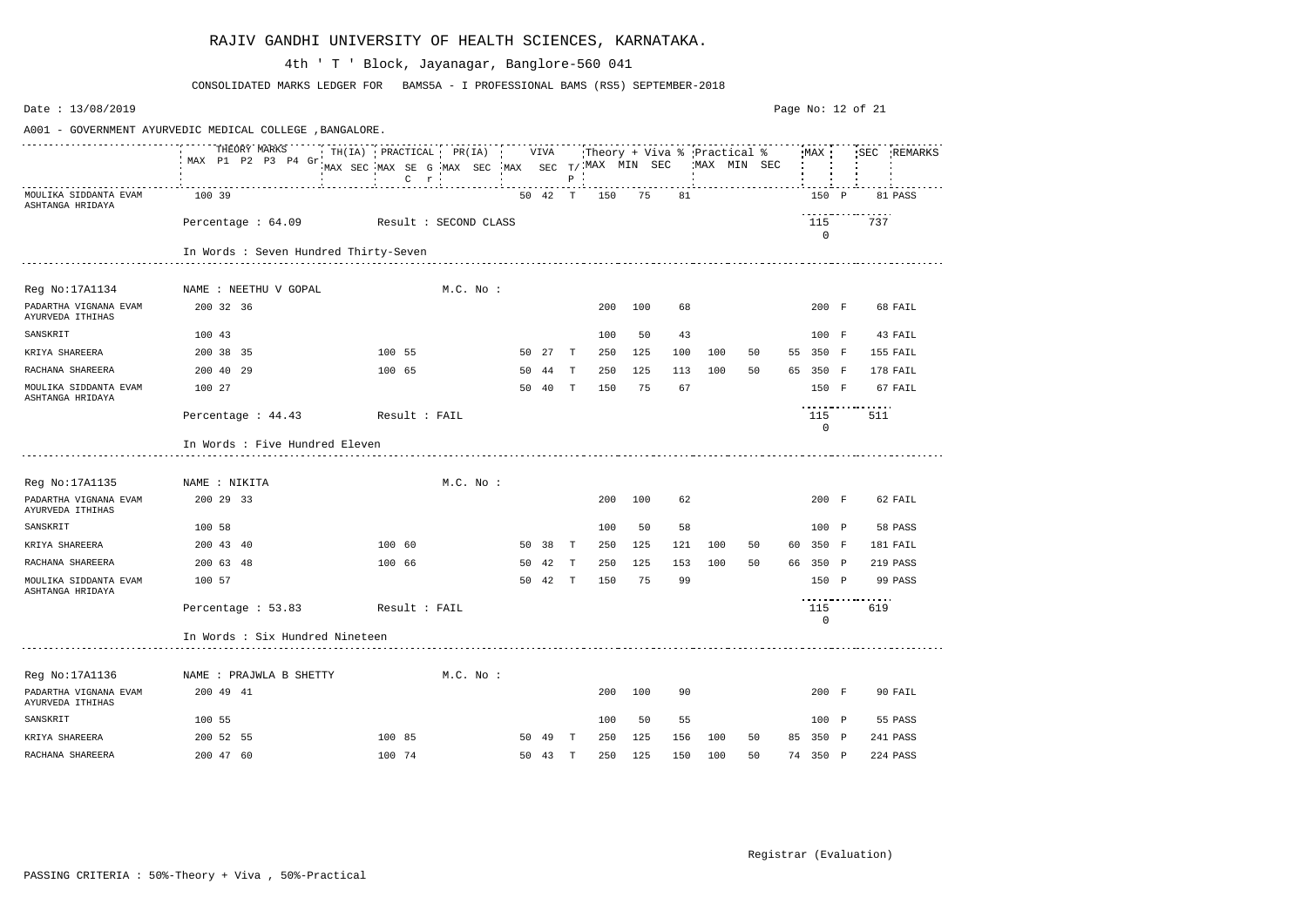| Date: 13/08/2019                                         |                                      |                                                                           |         |           |             |                    |         |              |     |     |     |     |             |                             |    |                    | Page No: 13 of 21 |             |
|----------------------------------------------------------|--------------------------------------|---------------------------------------------------------------------------|---------|-----------|-------------|--------------------|---------|--------------|-----|-----|-----|-----|-------------|-----------------------------|----|--------------------|-------------------|-------------|
| A001 - GOVERNMENT AYURVEDIC MEDICAL COLLEGE , BANGALORE. |                                      |                                                                           |         |           |             |                    |         |              |     |     |     |     |             |                             |    |                    |                   |             |
|                                                          | THEORY MARKS<br>MAX P1 P2 P3 P4 Gr   | TH(IA) PRACTICAL PR(IA)<br>MAX SEC MAX SE G MAX SEC MAX SEC T/MAX MIN SEC | $C$ $r$ |           |             |                    | VIVA    | $P$ $\vdots$ |     |     |     |     | MAX MIN SEC | Theory + Viva % Practical % |    | MAX                |                   | SEC REMARKS |
| MOULIKA SIDDANTA EVAM<br>ASHTANGA HRIDAYA                | 100 48                               |                                                                           |         |           |             |                    | 50 41 T |              | 150 | 75  |     | 89  |             |                             |    | 150 P              |                   | 89 PASS     |
|                                                          | Percentage : 60.78                   | Result : FAIL                                                             |         |           |             |                    |         |              |     |     |     |     |             |                             |    | 115<br>$\mathbf 0$ | .<br>699          |             |
|                                                          | In Words : Six Hundred Ninety-Nine   |                                                                           |         |           |             |                    |         |              |     |     |     |     |             |                             |    |                    |                   |             |
| Reg No:17A1137                                           | NAME : PRASANNA KUMAR SATHPADI       |                                                                           |         | M.C. No : |             |                    |         |              |     |     |     |     |             |                             |    |                    |                   |             |
| PADARTHA VIGNANA EVAM<br>AYURVEDA ITHIHAS                | 200 51 32                            |                                                                           |         |           |             |                    |         |              | 200 | 100 |     | 83  |             |                             |    | 200 F              |                   | 83 FAIL     |
| SANSKRIT                                                 | 100 30                               |                                                                           |         |           |             |                    |         |              | 100 | 50  |     | 30  |             |                             |    | 100 F              |                   | 30 FAIL     |
| KRIYA SHAREERA                                           | 200 30 33                            |                                                                           | 100 60  |           |             |                    | 50 40   | $\mathbf{T}$ | 250 | 125 | 103 | 100 |             | 50                          |    | 60 350 F           |                   | 163 FAIL    |
| RACHANA SHAREERA                                         | 200 46 42                            |                                                                           | 100 56  |           |             |                    | 50 37 T |              | 250 | 125 | 125 | 100 |             | 50                          |    | 56 350 P           |                   | 181 PASS    |
| MOULIKA SIDDANTA EVAM<br>ASHTANGA HRIDAYA                | 100 34                               |                                                                           |         |           |             |                    | 50 37   | T            | 150 | 75  |     | 71  |             |                             |    | 150 F              |                   | 71 FAIL     |
|                                                          | Percentage : 45.91                   | Result : FAIL                                                             |         |           |             |                    |         |              |     |     |     |     |             |                             |    | 115<br>0           | .<br>528          |             |
|                                                          | In Words : Five Hundred Twenty-Eight |                                                                           |         |           |             |                    |         |              |     |     |     |     |             |                             |    |                    |                   |             |
| Reg No:17A1138                                           | NAME : PRATHAP C                     |                                                                           |         |           | $M.C.$ No : |                    |         |              |     |     |     |     |             |                             |    |                    |                   |             |
| PADARTHA VIGNANA EVAM<br>AYURVEDA ITHIHAS                | 200 50 10                            |                                                                           |         |           |             |                    |         |              | 200 | 100 |     | 60  |             |                             |    | 200 F              |                   | 60 FAIL     |
| SANSKRIT                                                 | 100 44                               |                                                                           |         |           |             |                    |         |              | 100 | 50  |     | 44  |             |                             |    | 100 F              |                   | 44 FAIL     |
| KRIYA SHAREERA                                           | 200 52 41                            |                                                                           | 100 60  |           |             | 50                 | - 36    | T            | 250 | 125 | 129 | 100 |             | 50                          | 60 | 350 P              |                   | 189 PASS    |
| RACHANA SHAREERA                                         | 200 51 49                            |                                                                           | 100 60  |           |             | 50                 | 36      | T            | 250 | 125 | 136 | 100 |             | 50                          |    | 60 350 P           |                   | 196 PASS    |
| MOULIKA SIDDANTA EVAM<br>ASHTANGA HRIDAYA                | 100 19                               |                                                                           |         |           |             | 50                 | 36      | $\mathbf{T}$ | 150 | 75  |     | 55  |             |                             |    | 150 F              | .                 | 55 FAIL     |
|                                                          | Percentage : 47.30                   | Result : FAIL                                                             |         |           |             |                    |         |              |     |     |     |     |             |                             |    | 115<br>0           | 544               |             |
|                                                          | In Words : Five Hundred Fourty-Four  |                                                                           |         |           |             |                    |         |              |     |     |     |     |             |                             |    |                    |                   |             |
| Reg No:17A1139                                           | NAME : PRATHIBHA SHALINI E           |                                                                           |         |           |             | M.C. No : CA438200 |         |              |     |     |     |     |             |                             |    |                    |                   |             |
| PADARTHA VIGNANA EVAM<br>AYURVEDA ITHIHAS                | 200 56 60                            |                                                                           |         |           |             |                    |         |              | 200 | 100 | 116 |     |             |                             |    | 200 P              |                   | 116 PASS    |
| SANSKRIT                                                 | 100 62                               |                                                                           |         |           |             |                    |         |              | 100 | 50  |     | 62  |             |                             |    | 100 P              |                   | 62 PASS     |
| KRIYA SHAREERA                                           | 200 50 62                            |                                                                           | 100 80  |           |             |                    | 50 48   | $\mathbf{T}$ | 250 | 125 | 160 | 100 |             | 50                          |    | 80 350 P           |                   | 240 PASS    |
| RACHANA SHAREERA                                         | 200 60 46                            |                                                                           | 100 78  |           |             |                    | 50 47 T |              | 250 | 125 | 153 | 100 |             | 50                          |    | 78 350 P           |                   | 231 PASS    |

CONSOLIDATED MARKS LEDGER FOR BAMS5A - I PROFESSIONAL BAMS (RS5) SEPTEMBER-2018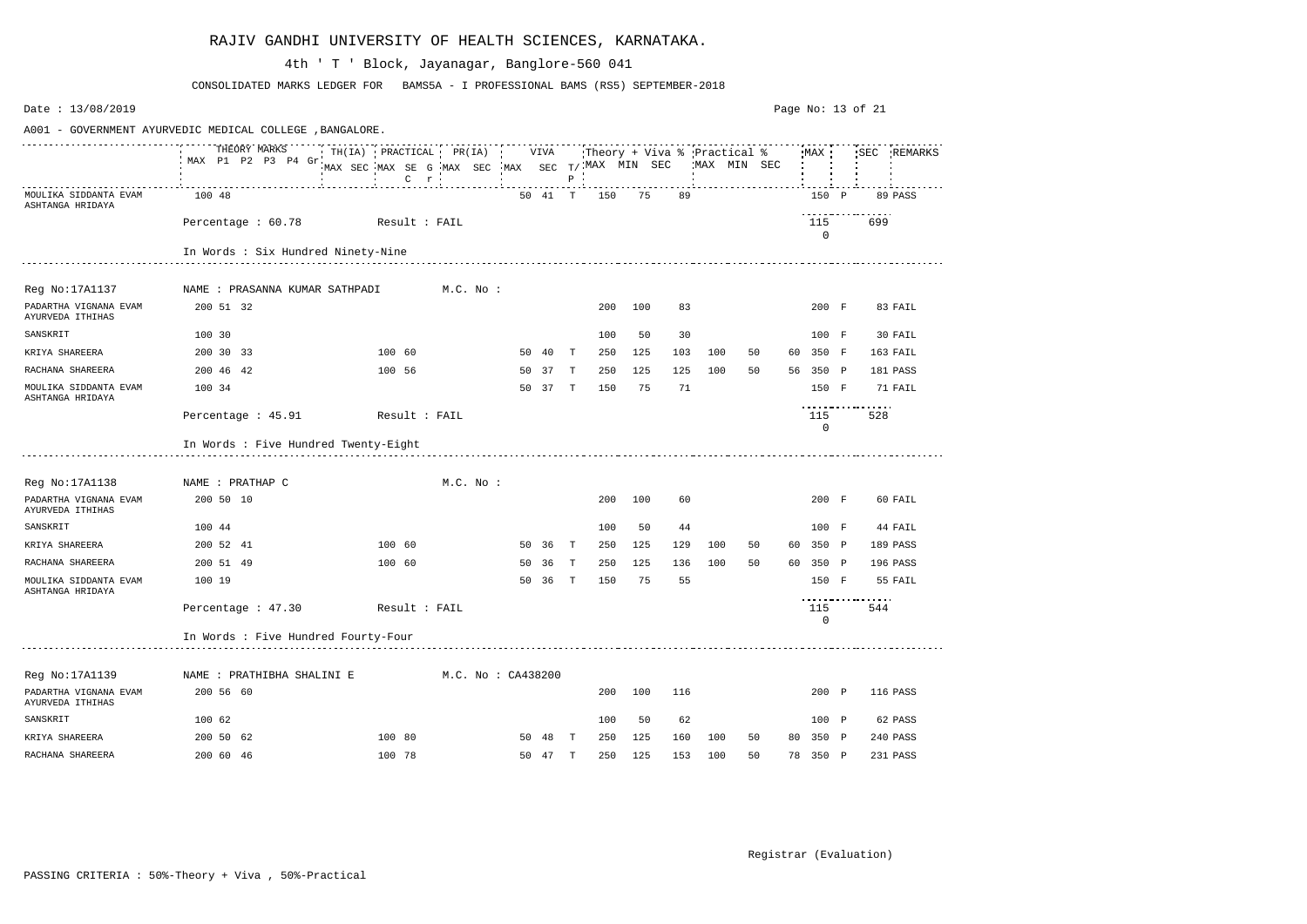| Date: 13/08/2019                                                                                                        |                                         |  |                                                                                   |  |                    |         |              |     |     |     |     |             |    |                    | Page No: 14 of 21 |     |             |
|-------------------------------------------------------------------------------------------------------------------------|-----------------------------------------|--|-----------------------------------------------------------------------------------|--|--------------------|---------|--------------|-----|-----|-----|-----|-------------|----|--------------------|-------------------|-----|-------------|
| A001 - GOVERNMENT AYURVEDIC MEDICAL COLLEGE , BANGALORE.<br>TH(IA) PRACTICAL PR(IA) VIVA<br>Theory + Viva % Practical % |                                         |  |                                                                                   |  |                    |         |              |     |     |     |     |             |    |                    |                   |     |             |
|                                                                                                                         | THEORY MARKS<br>MAX P1 P2 P3 P4 Gr      |  | MAX SEC MAX SE G MAX SEC MAX SEC $T/$ MAX MIN SEC<br>$C$ $r$<br><b>Contractor</b> |  |                    |         | $P$ $\cdot$  |     |     |     |     | MAX MIN SEC |    | MAX                |                   |     | SEC REMARKS |
| MOULIKA SIDDANTA EVAM<br>ASHTANGA HRIDAYA                                                                               | 100 56                                  |  |                                                                                   |  |                    | 50 41 T |              | 150 | 75  | 97  |     |             |    | 150 P              |                   |     | 97 PASS     |
|                                                                                                                         | Percentage: 64.87 Result: SECOND CLASS  |  |                                                                                   |  |                    |         |              |     |     |     |     |             |    | 115<br>$\mathbf 0$ |                   | 746 |             |
|                                                                                                                         | In Words : Seven Hundred Fourty-Six     |  |                                                                                   |  |                    |         |              |     |     |     |     |             |    |                    |                   |     |             |
| Reg No:17A1140                                                                                                          | NAME : PRAVEEN                          |  |                                                                                   |  | M.C. No : CA438201 |         |              |     |     |     |     |             |    |                    |                   |     |             |
| PADARTHA VIGNANA EVAM<br>AYURVEDA ITHIHAS                                                                               | 200 63 80                               |  |                                                                                   |  |                    |         |              | 200 | 100 | 143 |     |             |    | 200 P              |                   |     | 143 PASS    |
| SANSKRIT                                                                                                                | 100 65                                  |  |                                                                                   |  |                    |         |              | 100 | 50  | 65  |     |             |    | 100 P              |                   |     | 65 PASS     |
| KRIYA SHAREERA                                                                                                          | 200 68 67                               |  | 100 80                                                                            |  |                    | 50 48   | $\mathbf{T}$ | 250 | 125 | 183 | 100 | 50          | 80 | 350 P              |                   |     | 263 PASS    |
| RACHANA SHAREERA                                                                                                        | 200 65 48                               |  | 100 75                                                                            |  | 50                 | 47      | T            | 250 | 125 | 160 | 100 | 50          |    | 75 350 P           |                   |     | 235 PASS    |
| MOULIKA SIDDANTA EVAM<br>ASHTANGA HRIDAYA                                                                               | 100 64                                  |  |                                                                                   |  | 50                 | 47      | T            | 150 | 75  | 111 |     |             |    | 150 P              |                   |     | 111 PASS    |
|                                                                                                                         | Percentage : 71.04                      |  | Result : FIRST CLASS                                                              |  |                    |         |              |     |     |     |     |             |    | 115<br>$\mathbf 0$ |                   | 817 |             |
|                                                                                                                         | In Words : Eight Hundred Seventeen      |  |                                                                                   |  |                    |         |              |     |     |     |     |             |    |                    |                   |     |             |
| Reg No:17A1141                                                                                                          | NAME : RAJATHA R RAO                    |  |                                                                                   |  | M.C. No: CA438202  |         |              |     |     |     |     |             |    |                    |                   |     |             |
| PADARTHA VIGNANA EVAM<br>AYURVEDA ITHIHAS                                                                               | 200 57 59                               |  |                                                                                   |  |                    |         |              | 200 | 100 | 116 |     |             |    | 200 P              |                   |     | 116 PASS    |
| SANSKRIT                                                                                                                | 100 68                                  |  |                                                                                   |  |                    |         |              | 100 | 50  | 68  |     |             |    | 100 P              |                   |     | 68 PASS     |
| KRIYA SHAREERA                                                                                                          | 200 59 57                               |  | 100 80                                                                            |  | 50                 | 48      | Т            | 250 | 125 | 164 | 100 | 50          | 80 | 350 P              |                   |     | 244 PASS    |
| RACHANA SHAREERA                                                                                                        | 200 70 53                               |  | 100 80                                                                            |  | 50                 | 48      | $\mathbb{T}$ | 250 | 125 | 171 | 100 | 50          |    | 80 350 P           |                   |     | 251 PASS    |
| MOULIKA SIDDANTA EVAM<br>ASHTANGA HRIDAYA                                                                               | 100 56                                  |  |                                                                                   |  | 50                 | 44      | T            | 150 | 75  | 100 |     |             |    | 150 P              | ----------------- |     | 100 PASS    |
|                                                                                                                         | Percentage : 67.74 Result : FIRST CLASS |  |                                                                                   |  |                    |         |              |     |     |     |     |             |    | 115<br>$\mathbf 0$ |                   | 779 |             |
|                                                                                                                         | In Words : Seven Hundred Seventy-Nine   |  |                                                                                   |  |                    |         |              |     |     |     |     |             |    |                    |                   |     |             |
| Reg No:17A1142                                                                                                          | NAME : RAMYA M V                        |  |                                                                                   |  | M.C. No: CA438203  |         |              |     |     |     |     |             |    |                    |                   |     |             |
| PADARTHA VIGNANA EVAM<br>AYURVEDA ITHIHAS                                                                               | 200 49 54                               |  |                                                                                   |  |                    |         |              | 200 | 100 | 103 |     |             |    | 200 P              |                   |     | 103 PASS    |
| SANSKRIT                                                                                                                | 100 49<br>$\mathbf{1}$                  |  |                                                                                   |  |                    |         |              | 100 | 50  | 50  |     |             |    | 100 P              |                   |     | 50 PASS     |
| KRIYA SHAREERA                                                                                                          | 200 53 61                               |  | 100 65                                                                            |  |                    | 50 42 T |              | 250 | 125 | 156 | 100 | 50          |    | 65 350 P           |                   |     | 221 PASS    |
| RACHANA SHAREERA                                                                                                        | 200 46 56                               |  | 100 70                                                                            |  |                    | 50 40 T |              | 250 | 125 | 142 | 100 | 50          |    | 70 350 P           |                   |     | 212 PASS    |

CONSOLIDATED MARKS LEDGER FOR BAMS5A - I PROFESSIONAL BAMS (RS5) SEPTEMBER-2018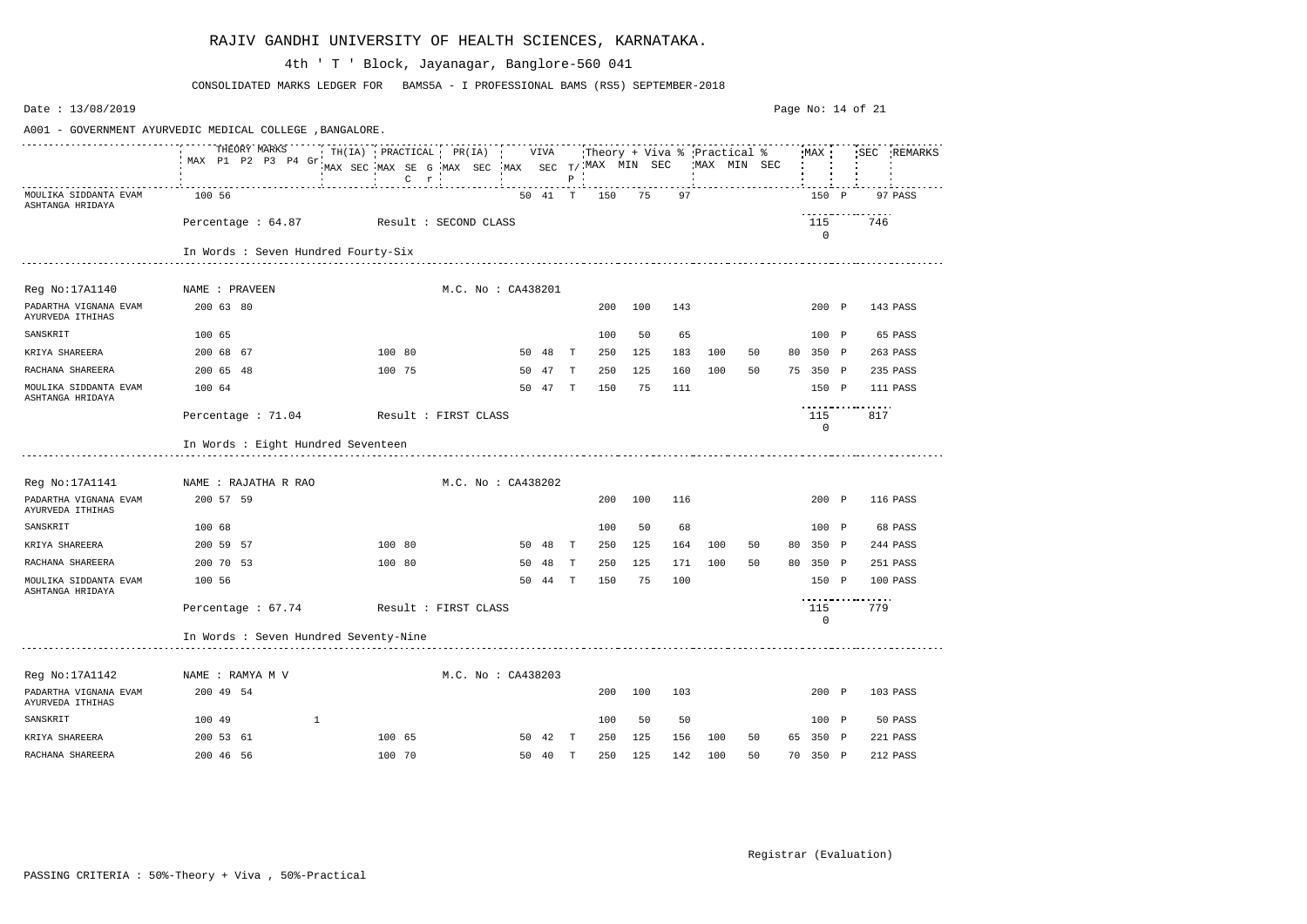| Date: 13/08/2019                                                                                                             |                                          |   |        |                                                |    |         |              |     |     |     |              |    | Page No: 15 of 21 |                           |     |             |
|------------------------------------------------------------------------------------------------------------------------------|------------------------------------------|---|--------|------------------------------------------------|----|---------|--------------|-----|-----|-----|--------------|----|-------------------|---------------------------|-----|-------------|
| A001 - GOVERNMENT AYURVEDIC MEDICAL COLLEGE , BANGALORE.<br>TH(IA) PRACTICAL PR(IA) VIVA Theory + Viva % Practical % MAX SEC |                                          |   |        |                                                |    |         |              |     |     |     |              |    |                   |                           |     |             |
|                                                                                                                              | THEORY MARKS<br>MAX P1 P2 P3 P4 Gr.      |   |        | MAX SEC MAX SE G MAX SEC MAX SEC T/MAX MIN SEC |    |         | $P$ :        |     |     |     | 'MAX MIN SEC |    |                   |                           |     | SEC REMARKS |
| MOULIKA SIDDANTA EVAM<br>ASHTANGA HRIDAYA                                                                                    | 100 44                                   |   |        |                                                |    | 50 37 T |              | 150 | 75  | 81  |              |    |                   | 150 P                     |     | 81 PASS     |
|                                                                                                                              | Percentage : 58.00 Result : SECOND CLASS |   |        |                                                |    |         |              |     |     |     |              |    |                   | 115<br>$\mathbf 0$        | 667 |             |
|                                                                                                                              | In Words : Six Hundred Sixty-Seven       |   |        |                                                |    |         |              |     |     |     |              |    |                   |                           |     |             |
|                                                                                                                              |                                          |   |        |                                                |    |         |              |     |     |     |              |    |                   |                           |     |             |
| Reg No:17A1143                                                                                                               | NAME : SAGARIKA S                        |   |        | M.C. No: CA438204                              |    |         |              |     |     |     |              |    |                   |                           |     |             |
| PADARTHA VIGNANA EVAM<br>AYURVEDA ITHIHAS                                                                                    | 200 47 54                                |   |        |                                                |    |         |              | 200 | 100 | 101 |              |    |                   | 200 P                     |     | 101 PASS    |
| SANSKRIT                                                                                                                     | 100 47                                   | 3 |        |                                                |    |         |              | 100 | 50  | 50  |              |    |                   | 100 P                     |     | 50 PASS     |
| KRIYA SHAREERA                                                                                                               | 200 71 57                                |   | 100 80 |                                                | 50 | -49     | T            | 250 | 125 | 177 | 100          | 50 | 80                | 350 P                     |     | 257 PASS    |
| RACHANA SHAREERA                                                                                                             | 200 61 63                                |   | 100 80 |                                                | 50 | 47      | T            | 250 | 125 | 171 | 100          | 50 |                   | 80 350 P                  |     | 251 PASS    |
| MOULIKA SIDDANTA EVAM<br>ASHTANGA HRIDAYA                                                                                    | 100 67                                   |   |        |                                                | 50 | 45      | T            | 150 | 75  | 112 |              |    |                   | 150 P                     | .   | 112 PASS    |
|                                                                                                                              | Percentage: 67.04 Result: FIRST CLASS    |   |        |                                                |    |         |              |     |     |     |              |    |                   | 115<br>$\mathbf 0$        | 771 |             |
|                                                                                                                              | In Words : Seven Hundred Seventy-One     |   |        |                                                |    |         |              |     |     |     |              |    |                   |                           |     |             |
| Reg No:17A1144                                                                                                               | NAME : SAMEER NABISAB KHAIRAWADAGI       |   |        | M.C. No :                                      |    |         |              |     |     |     |              |    |                   |                           |     |             |
| PADARTHA VIGNANA EVAM<br>AYURVEDA ITHIHAS                                                                                    | 200 25 43                                |   |        |                                                |    |         |              | 200 | 100 | 68  |              |    |                   | 200 F                     |     | 68 FAIL     |
| SANSKRIT                                                                                                                     | 100 40                                   |   |        |                                                |    |         |              | 100 | 50  | 40  |              |    |                   | 100 F                     |     | 40 FAIL     |
| KRIYA SHAREERA                                                                                                               | 200 49 42                                |   | 100 60 |                                                | 50 | 30      | T            | 250 | 125 | 121 | 100          | 50 | 60                | 350 F                     |     | 181 FAIL    |
| RACHANA SHAREERA                                                                                                             | 200 35 40                                |   | 100 60 |                                                | 50 | 42      | Т            | 250 | 125 | 117 | 100          | 50 | 60                | 350 F                     |     | 177 FAIL    |
| MOULIKA SIDDANTA EVAM<br>ASHTANGA HRIDAYA                                                                                    | 100 44                                   |   |        |                                                | 50 | 39      | $\mathbf{T}$ | 150 | 75  | 83  |              |    |                   | 150 P<br>---------------- |     | 83 PASS     |
|                                                                                                                              | Percentage: 47.74 Result: FAIL           |   |        |                                                |    |         |              |     |     |     |              |    |                   | 115<br>$\mathbf 0$        | 549 |             |
|                                                                                                                              | In Words : Five Hundred Fourty-Nine      |   |        |                                                |    |         |              |     |     |     |              |    |                   |                           |     |             |
| Reg No:17A1145                                                                                                               | NAME : SANTOSH SIDDAPPA MADIHALLI        |   |        | M.C. No :                                      |    |         |              |     |     |     |              |    |                   |                           |     |             |
| PADARTHA VIGNANA EVAM<br>AYURVEDA ITHIHAS                                                                                    | 200 43 51                                |   |        |                                                |    |         |              | 200 | 100 | 94  |              |    |                   | 200 F                     |     | 94 FAIL     |
| SANSKRIT                                                                                                                     | 100 56                                   |   |        |                                                |    |         |              | 100 | 50  | 56  |              |    |                   | 100 P                     |     | 56 PASS     |
| KRIYA SHAREERA                                                                                                               | 200 59 57                                |   | 100 60 |                                                |    | 50 28   | $\mathbf{T}$ | 250 | 125 | 144 | 100          | 50 |                   | 60 350 P                  |     | 204 PASS    |
| RACHANA SHAREERA                                                                                                             | 200 48 50                                |   | 100 62 |                                                |    | 50 40 T |              | 250 | 125 | 138 | 100          | 50 |                   | 62 350 P                  |     | 200 PASS    |

CONSOLIDATED MARKS LEDGER FOR BAMS5A - I PROFESSIONAL BAMS (RS5) SEPTEMBER-2018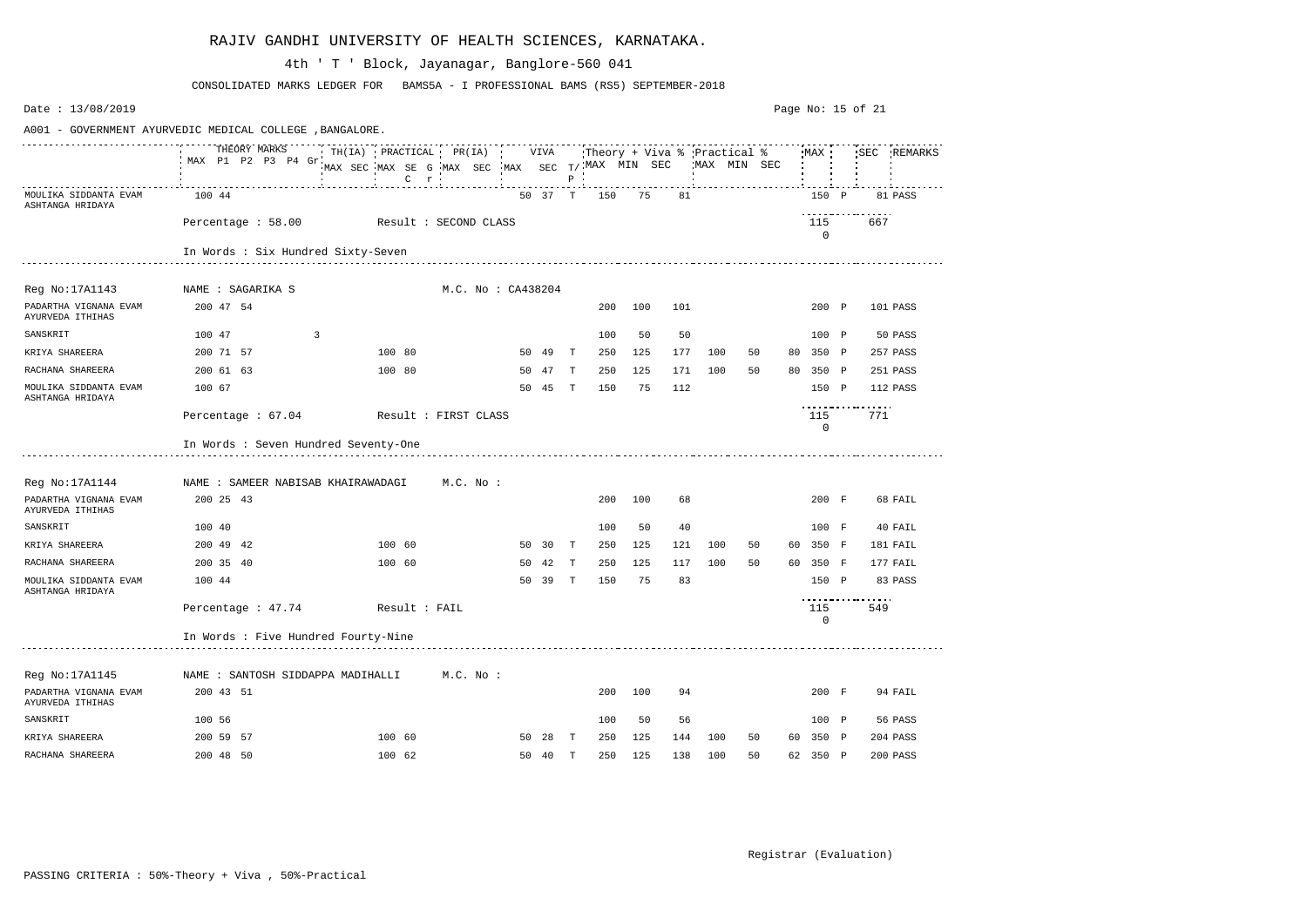| Date: 13/08/2019                                         |                                        |                                                          |                                                                              |                    |         |              |     |     |     |              |    |                    | Page No: 16 of 21 |     |             |
|----------------------------------------------------------|----------------------------------------|----------------------------------------------------------|------------------------------------------------------------------------------|--------------------|---------|--------------|-----|-----|-----|--------------|----|--------------------|-------------------|-----|-------------|
| A001 - GOVERNMENT AYURVEDIC MEDICAL COLLEGE , BANGALORE. |                                        |                                                          |                                                                              |                    |         |              |     |     |     |              |    |                    |                   |     |             |
|                                                          | THEORY MARKS<br>MAX P1 P2 P3 P4 Gr.    | TH(IA) PRACTICAL PR(IA) VIVA Theory + Viva % Practical % | MAX SEC MAX SE G MAX SEC MAX SEC T/MAX MIN SEC<br>$C$ $r$<br>$\sim 10^{-11}$ |                    |         | $P$ :        |     |     |     | 'MAX MIN SEC |    | MAX                |                   |     | SEC REMARKS |
| MOULIKA SIDDANTA EVAM<br>ASHTANGA HRIDAYA                | 100 46                                 |                                                          |                                                                              |                    | 50 39 T |              | 150 | 75  | 85  |              |    | 150 P              |                   |     | 85 PASS     |
|                                                          | Percentage : 55.57 Result : FAIL       |                                                          |                                                                              |                    |         |              |     |     |     |              |    | 115<br>$\mathbf 0$ |                   | 639 |             |
|                                                          | In Words : Six Hundred Thirty-Nine     |                                                          |                                                                              |                    |         |              |     |     |     |              |    |                    |                   |     |             |
| Reg No:17A1146                                           | NAME : SHILPA                          |                                                          |                                                                              | M.C. No: CA438205  |         |              |     |     |     |              |    |                    |                   |     |             |
| PADARTHA VIGNANA EVAM<br>AYURVEDA ITHIHAS                | 200 58 58                              |                                                          |                                                                              |                    |         |              | 200 | 100 | 116 |              |    | 200 P              |                   |     | 116 PASS    |
| SANSKRIT                                                 | 100 56                                 |                                                          |                                                                              |                    |         |              | 100 | 50  | 56  |              |    | 100 P              |                   |     | 56 PASS     |
| KRIYA SHAREERA                                           | 200 70 63                              |                                                          | 100 62                                                                       |                    | 50 44 T |              | 250 | 125 | 177 | 100          | 50 | 62 350 P           |                   |     | 239 PASS    |
| RACHANA SHAREERA                                         | 200 70 51                              |                                                          | 100 62                                                                       | 50                 | -40     | T            | 250 | 125 | 161 | 100          | 50 | 62 350 P           |                   |     | 223 PASS    |
| MOULIKA SIDDANTA EVAM<br>ASHTANGA HRIDAYA                | 100 56                                 |                                                          |                                                                              | 50                 | 41      | T            | 150 | 75  | 97  |              |    | 150 P              |                   |     | 97 PASS     |
|                                                          | Percentage : 63.57                     | Result : SECOND CLASS                                    |                                                                              |                    |         |              |     |     |     |              |    | 115<br>0           | ----------------- | 731 |             |
|                                                          | In Words : Seven Hundred Thirty-One    |                                                          |                                                                              |                    |         |              |     |     |     |              |    |                    |                   |     |             |
| Reg No:17A1147                                           | NAME : SHIRISHA J                      |                                                          |                                                                              | M.C. No : CA438206 |         |              |     |     |     |              |    |                    |                   |     |             |
| PADARTHA VIGNANA EVAM<br>AYURVEDA ITHIHAS                | 200 42 59                              |                                                          |                                                                              |                    |         |              | 200 | 100 | 101 |              |    | 200 P              |                   |     | 101 PASS    |
| SANSKRIT                                                 | 100 58                                 |                                                          |                                                                              |                    |         |              | 100 | 50  | 58  |              |    | 100 P              |                   |     | 58 PASS     |
| KRIYA SHAREERA                                           | 200 68 58                              |                                                          | 100 62                                                                       | 50                 | - 42    | $\mathbf{T}$ | 250 | 125 | 168 | 100          | 50 | 62 350 P           |                   |     | 230 PASS    |
| RACHANA SHAREERA                                         | 200 62 69                              |                                                          | 100 66                                                                       | 50                 | 47      | Т            | 250 | 125 | 178 | 100          | 50 | 66 350 P           |                   |     | 244 PASS    |
| MOULIKA SIDDANTA EVAM<br>ASHTANGA HRIDAYA                | 100 56                                 |                                                          |                                                                              | 50                 | 44      | $\mathbf{T}$ | 150 | 75  | 100 |              |    | 150 P              | ----------------- |     | 100 PASS    |
|                                                          | Percentage: 63.74 Result: SECOND CLASS |                                                          |                                                                              |                    |         |              |     |     |     |              |    | 115<br>$\mathbf 0$ |                   | 733 |             |
|                                                          | In Words : Seven Hundred Thirty-Three  |                                                          |                                                                              |                    |         |              |     |     |     |              |    |                    |                   |     |             |
| Reg No:17A1148                                           | NAME : SHRUTI                          |                                                          |                                                                              | M.C. No: CA438207  |         |              |     |     |     |              |    |                    |                   |     |             |
| PADARTHA VIGNANA EVAM<br>AYURVEDA ITHIHAS                | 200 45 52                              | $\overline{3}$                                           |                                                                              |                    |         |              | 200 | 100 | 100 |              |    | 200 P              |                   |     | 100 PASS    |
| SANSKRIT                                                 | 100 64                                 |                                                          |                                                                              |                    |         |              | 100 | 50  | 64  |              |    | 100 P              |                   |     | 64 PASS     |
| KRIYA SHAREERA                                           | 200 70 56                              |                                                          | 100 64                                                                       |                    | 50 45 T |              | 250 | 125 | 171 | 100          | 50 | 64 350 P           |                   |     | 235 PASS    |
| RACHANA SHAREERA                                         | 200 65 54                              |                                                          | 100 84                                                                       |                    | 50 48 T |              | 250 | 125 | 167 | 100          | 50 | 84 350 P           |                   |     | 251 PASS    |

CONSOLIDATED MARKS LEDGER FOR BAMS5A - I PROFESSIONAL BAMS (RS5) SEPTEMBER-2018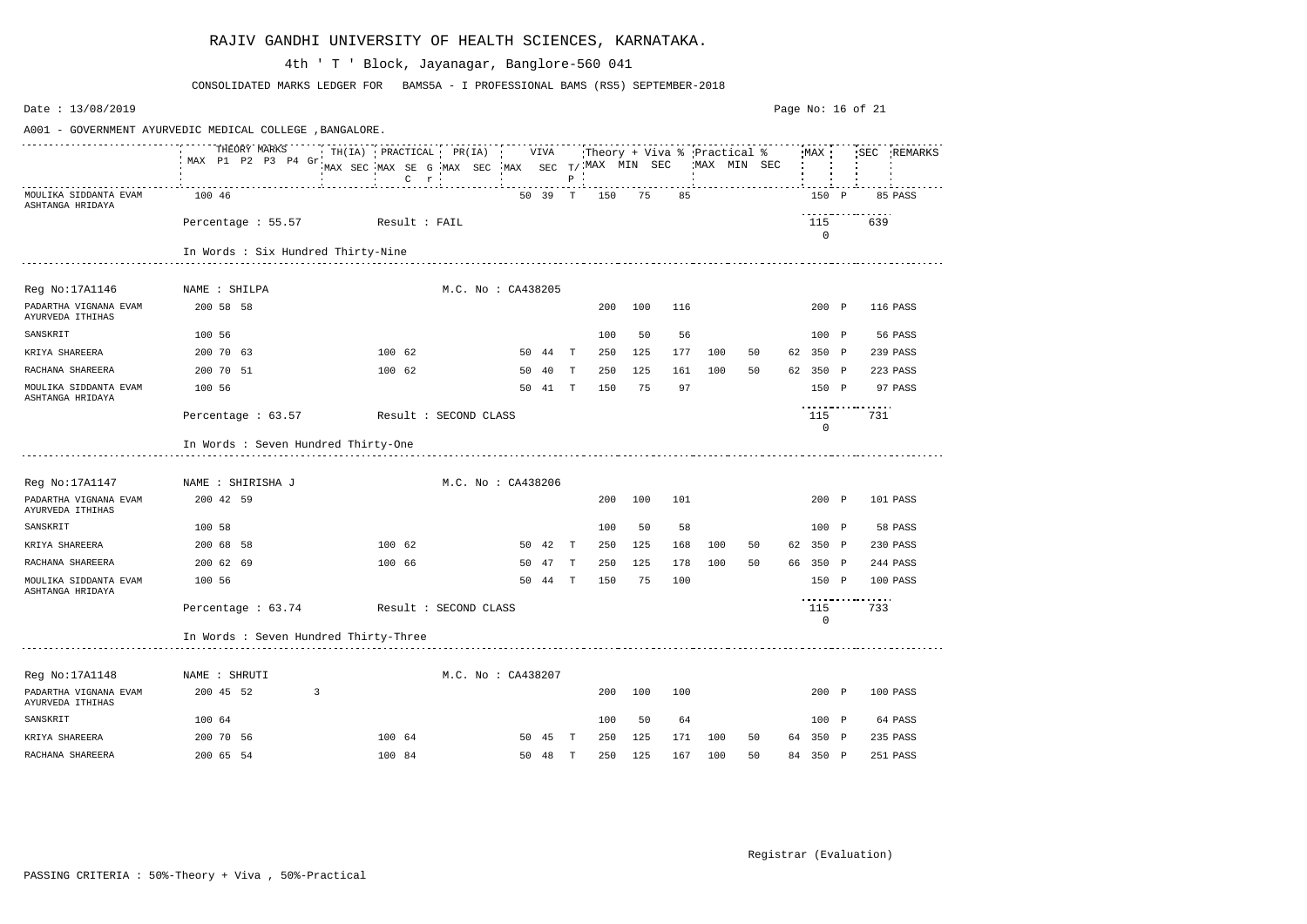| Date: 13/08/2019                                         |                                       |  |                                                           |                    |  |                    |         |              |     |     |        |     |              |    | Page No: 17 of 21  |                          |             |
|----------------------------------------------------------|---------------------------------------|--|-----------------------------------------------------------|--------------------|--|--------------------|---------|--------------|-----|-----|--------|-----|--------------|----|--------------------|--------------------------|-------------|
| A001 - GOVERNMENT AYURVEDIC MEDICAL COLLEGE , BANGALORE. |                                       |  |                                                           |                    |  |                    |         |              |     |     |        |     |              |    |                    |                          |             |
|                                                          | THEORY MARKS<br>MAX P1 P2 P3 P4 Gr.   |  | MAX SEC MAX SE G MAX SEC MAX SEC T/MAX MIN SEC<br>$C$ $r$ |                    |  |                    |         | $P$ $\cdot$  |     |     |        |     | 'MAX MIN SEC |    |                    |                          | SEC REMARKS |
| MOULIKA SIDDANTA EVAM<br>ASHTANGA HRIDAYA                | 100 60                                |  |                                                           |                    |  |                    | 50 42 T |              | 150 |     | 75 102 |     |              |    | 150 P              |                          | 102 PASS    |
|                                                          | Percentage: 65.39 Result: FIRST CLASS |  |                                                           |                    |  |                    |         |              |     |     |        |     |              |    | 115<br>$\mathbf 0$ | 752                      |             |
|                                                          | In Words : Seven Hundred Fifty-Two    |  |                                                           |                    |  |                    |         |              |     |     |        |     |              |    |                    |                          |             |
| Reg No: 17A1149                                          | NAME : SINCHANA R                     |  |                                                           |                    |  | M.C. No: CA438208  |         |              |     |     |        |     |              |    |                    |                          |             |
| PADARTHA VIGNANA EVAM<br>AYURVEDA ITHIHAS                | 200 65 57                             |  |                                                           |                    |  |                    |         |              | 200 | 100 | 122    |     |              |    | 200 P              |                          | 122 PASS    |
| SANSKRIT                                                 | 100 68                                |  |                                                           |                    |  |                    |         |              | 100 | 50  | 68     |     |              |    | 100 P              |                          | 68 PASS     |
| KRIYA SHAREERA                                           | 200 66 55                             |  | 100 82                                                    |                    |  |                    | 50 49   | $\mathbb{T}$ | 250 | 125 | 170    | 100 | 50           |    | 82 350 P           |                          | 252 PASS    |
| RACHANA SHAREERA                                         | 200 64 72                             |  | 100 72                                                    |                    |  |                    | 50 44 T |              | 250 | 125 | 180    | 100 | 50           |    | 72 350 P           |                          | 252 PASS    |
| MOULIKA SIDDANTA EVAM<br>ASHTANGA HRIDAYA                | 100 61                                |  |                                                           |                    |  |                    | 50 46   | T            | 150 | 75  | 107    |     |              |    | 150 P              |                          | 107 PASS    |
|                                                          | Percentage $: 69.65$                  |  | Result : FIRST CLASS                                      |                    |  |                    |         |              |     |     |        |     |              |    | 115<br>$\mathbf 0$ | -----------------<br>801 |             |
|                                                          | In Words : Eight Hundred One          |  |                                                           |                    |  |                    |         |              |     |     |        |     |              |    |                    |                          |             |
| Reg No:17A1150                                           | NAME : SUKANYA S KALE                 |  |                                                           | M.C. No : CA438209 |  |                    |         |              |     |     |        |     |              |    |                    |                          |             |
| PADARTHA VIGNANA EVAM<br>AYURVEDA ITHIHAS                | 200 56 56                             |  |                                                           |                    |  |                    |         |              | 200 | 100 | 112    |     |              |    | 200 P              |                          | 112 PASS    |
| SANSKRIT                                                 | 100 56                                |  |                                                           |                    |  |                    |         |              | 100 | 50  | 56     |     |              |    | 100 P              |                          | 56 PASS     |
| KRIYA SHAREERA                                           | 200 72 66                             |  | 100 85                                                    |                    |  |                    | 50 49   | $\mathbf{T}$ | 250 | 125 | 187    | 100 | 50           | 85 | 350 P              |                          | 272 PASS    |
| RACHANA SHAREERA                                         | 200 60 53                             |  | 100 88                                                    |                    |  | 50                 | 49      | T            | 250 | 125 | 162    | 100 | 50           |    | 88 350 P           |                          | 250 PASS    |
| MOULIKA SIDDANTA EVAM<br>ASHTANGA HRIDAYA                | 100 64                                |  |                                                           |                    |  |                    | 50 47 T |              | 150 | 75  | 111    |     |              |    | 150 P              | -----------------        | 111 PASS    |
|                                                          | Percentage: 69.65 Result: FIRST CLASS |  |                                                           |                    |  |                    |         |              |     |     |        |     |              |    | 115<br>0           | 801                      |             |
|                                                          | In Words : Eight Hundred One          |  |                                                           |                    |  |                    |         |              |     |     |        |     |              |    |                    |                          |             |
| Reg No:17A1151                                           | NAME : SUMANA C                       |  |                                                           |                    |  | M.C. No : CA438210 |         |              |     |     |        |     |              |    |                    |                          |             |
| PADARTHA VIGNANA EVAM<br>AYURVEDA ITHIHAS                | 200 57 57                             |  |                                                           |                    |  |                    |         |              | 200 | 100 | 114    |     |              |    | 200 P              |                          | 114 PASS    |
| SANSKRIT                                                 | 100 56                                |  |                                                           |                    |  |                    |         |              | 100 | 50  | 56     |     |              |    | 100 P              |                          | 56 PASS     |
| KRIYA SHAREERA                                           | 200 74 63                             |  | 100 64                                                    |                    |  |                    | 50 43 T |              | 250 | 125 | 180    | 100 | 50           |    | 64 350 P           |                          | 244 PASS    |
| RACHANA SHAREERA                                         | 200 68 55                             |  | 100 74                                                    |                    |  |                    | 50 48 T |              | 250 | 125 | 171    | 100 | 50           |    | 74 350 P           |                          | 245 PASS    |

CONSOLIDATED MARKS LEDGER FOR BAMS5A - I PROFESSIONAL BAMS (RS5) SEPTEMBER-2018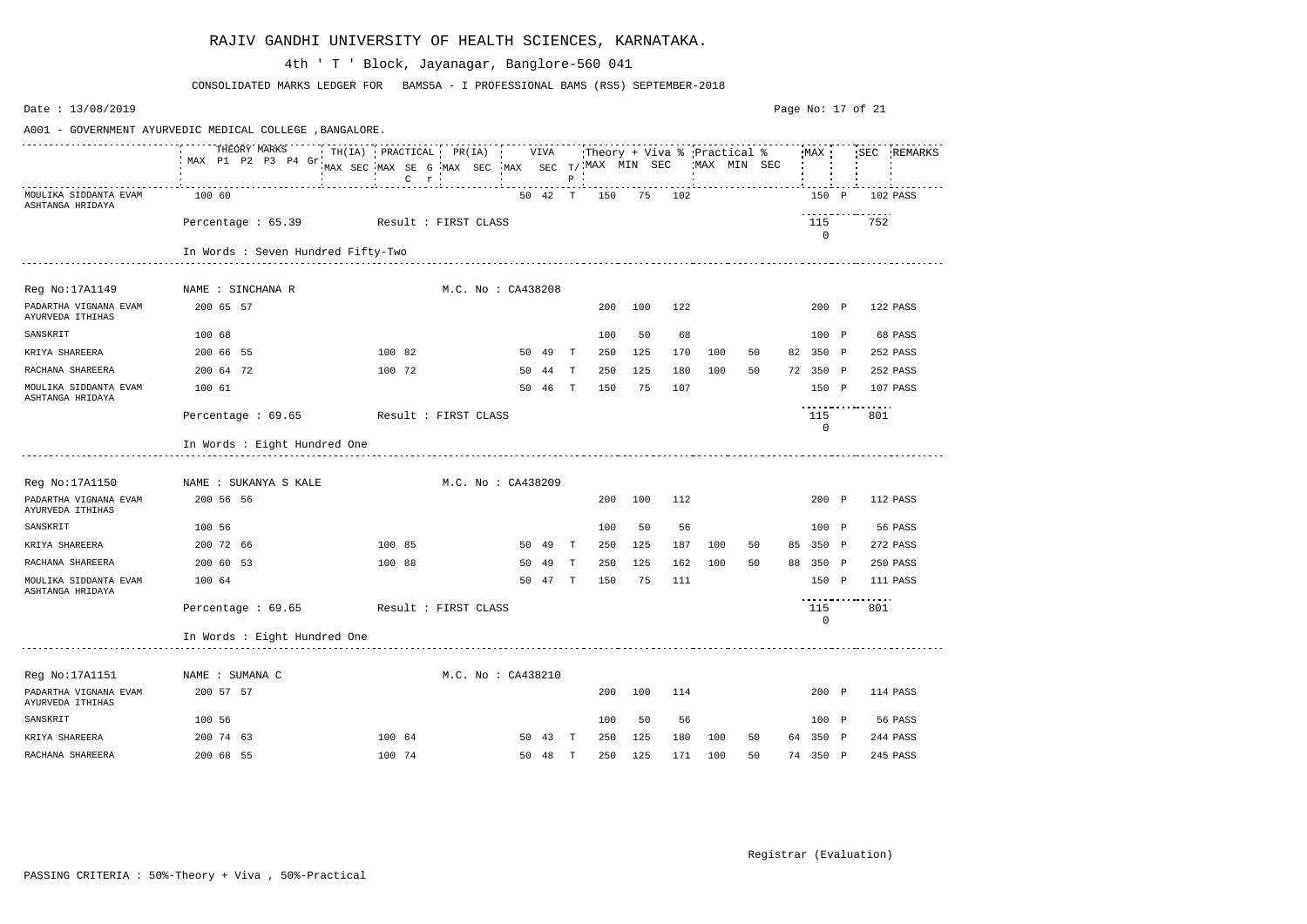| Date: 13/08/2019                                         |                                       |  |                                                                                                                             |                    |    |         |              |     |     |     |             |    |    |                    | Page No: $18$ of $21$ |     |             |
|----------------------------------------------------------|---------------------------------------|--|-----------------------------------------------------------------------------------------------------------------------------|--------------------|----|---------|--------------|-----|-----|-----|-------------|----|----|--------------------|-----------------------|-----|-------------|
| A001 - GOVERNMENT AYURVEDIC MEDICAL COLLEGE , BANGALORE. |                                       |  |                                                                                                                             |                    |    |         |              |     |     |     |             |    |    |                    |                       |     |             |
|                                                          | THEORY MARKS<br>MAX P1 P2 P3 P4 Gr    |  | TH(IA) PRACTICAL PR(IA) VIVA Theory + Viva % Practical % MAX '<br>MAX SEC MAX SE G MAX SEC MAX SEC T/MAX MIN SEC<br>$C$ $r$ |                    |    |         | $P$ $\cdot$  |     |     |     | MAX MIN SEC |    |    |                    |                       |     | SEC REMARKS |
| MOULIKA SIDDANTA EVAM<br>ASHTANGA HRIDAYA                | 100 66                                |  |                                                                                                                             |                    |    | 50 44 T |              | 150 | 75  | 110 |             |    |    | 150 P              |                       |     | 110 PASS    |
|                                                          | Percentage: 66.87 Result: FIRST CLASS |  |                                                                                                                             |                    |    |         |              |     |     |     |             |    |    | 115<br>$\mathbf 0$ |                       | 769 |             |
|                                                          | In Words : Seven Hundred Sixty-Nine   |  |                                                                                                                             |                    |    |         |              |     |     |     |             |    |    |                    |                       |     |             |
| Reg No:17A1152                                           | NAME : SUPREETHA N                    |  |                                                                                                                             | M.C. No : CA438211 |    |         |              |     |     |     |             |    |    |                    |                       |     |             |
| PADARTHA VIGNANA EVAM<br>AYURVEDA ITHIHAS                | 200 57 55                             |  |                                                                                                                             |                    |    |         |              | 200 | 100 | 112 |             |    |    | 200 P              |                       |     | 112 PASS    |
| SANSKRIT                                                 | 100 48<br>2                           |  |                                                                                                                             |                    |    |         |              | 100 | 50  | 50  |             |    |    | 100 P              |                       |     | 50 PASS     |
| KRIYA SHAREERA                                           | 200 48 61                             |  | 100 66                                                                                                                      |                    |    | 50 40   | $\mathbf{T}$ | 250 | 125 | 149 | 100         | 50 | 66 | 350 P              |                       |     | 215 PASS    |
| RACHANA SHAREERA                                         | 200 60 62                             |  | 100 70                                                                                                                      |                    |    | 50 42   | T            | 250 | 125 | 164 | 100         | 50 |    | 70 350 P           |                       |     | 234 PASS    |
| MOULIKA SIDDANTA EVAM<br>ASHTANGA HRIDAYA                | 100 67                                |  |                                                                                                                             |                    |    | 50 42   | T            | 150 | 75  | 109 |             |    |    | 150 P              |                       |     | 109 PASS    |
|                                                          | Percentage : 62.61                    |  | Result : SECOND CLASS                                                                                                       |                    |    |         |              |     |     |     |             |    |    | 115<br>$\mathbf 0$ | <u>.</u>              | 720 |             |
|                                                          | In Words : Seven Hundred Twenty       |  |                                                                                                                             |                    |    |         |              |     |     |     |             |    |    |                    |                       |     |             |
| Reg No:17A1153                                           | NAME : SURYA PRAKASH K R              |  |                                                                                                                             | M.C. No : CA438212 |    |         |              |     |     |     |             |    |    |                    |                       |     |             |
| PADARTHA VIGNANA EVAM<br>AYURVEDA ITHIHAS                | 200 48 53                             |  |                                                                                                                             |                    |    |         |              | 200 | 100 | 101 |             |    |    | 200 P              |                       |     | 101 PASS    |
| SANSKRIT                                                 | 100 56                                |  |                                                                                                                             |                    |    |         |              | 100 | 50  | 56  |             |    |    | 100 P              |                       |     | 56 PASS     |
| KRIYA SHAREERA                                           | 200 48 59                             |  | 100 60                                                                                                                      |                    |    | 50 32 T |              | 250 | 125 | 139 | 100         | 50 | 60 | 350 P              |                       |     | 199 PASS    |
| RACHANA SHAREERA                                         | 200 56 55                             |  | 100 70                                                                                                                      |                    | 50 | 40      | T            | 250 | 125 | 151 | 100         | 50 |    | 70 350 P           |                       |     | 221 PASS    |
| MOULIKA SIDDANTA EVAM<br>ASHTANGA HRIDAYA                | 100 45                                |  |                                                                                                                             |                    |    | 50 36   | $\mathbf{T}$ | 150 | 75  | 81  |             |    |    | 150 P              |                       |     | 81 PASS     |
|                                                          | Percentage : 57.22                    |  | Result : SECOND CLASS                                                                                                       |                    |    |         |              |     |     |     |             |    |    | 115<br>0           | ----------------      | 658 |             |
|                                                          | In Words : Six Hundred Fifty-Eight    |  |                                                                                                                             |                    |    |         |              |     |     |     |             |    |    |                    |                       |     |             |
| Reg No:17A1154                                           | NAME : SUSHMITA NINGANURE             |  |                                                                                                                             | $M.C.$ No :        |    |         |              |     |     |     |             |    |    |                    |                       |     |             |
| PADARTHA VIGNANA EVAM<br>AYURVEDA ITHIHAS                | 200 38 51                             |  |                                                                                                                             |                    |    |         |              | 200 | 100 | 89  |             |    |    | 200 F              |                       |     | 89 FAIL     |
| SANSKRIT                                                 | 100 58                                |  |                                                                                                                             |                    |    |         |              | 100 | 50  | 58  |             |    |    | 100 P              |                       |     | 58 PASS     |
| KRIYA SHAREERA                                           | 200 54 62                             |  | 100 64                                                                                                                      |                    |    | 50 41 T |              | 250 | 125 | 157 | 100         | 50 |    | 64 350 P           |                       |     | 221 PASS    |
| RACHANA SHAREERA                                         | 200 56 63                             |  | 100 70                                                                                                                      |                    |    | 50 42 T |              | 250 | 125 | 161 | 100         | 50 |    | 70 350 P           |                       |     | 231 PASS    |

CONSOLIDATED MARKS LEDGER FOR BAMS5A - I PROFESSIONAL BAMS (RS5) SEPTEMBER-2018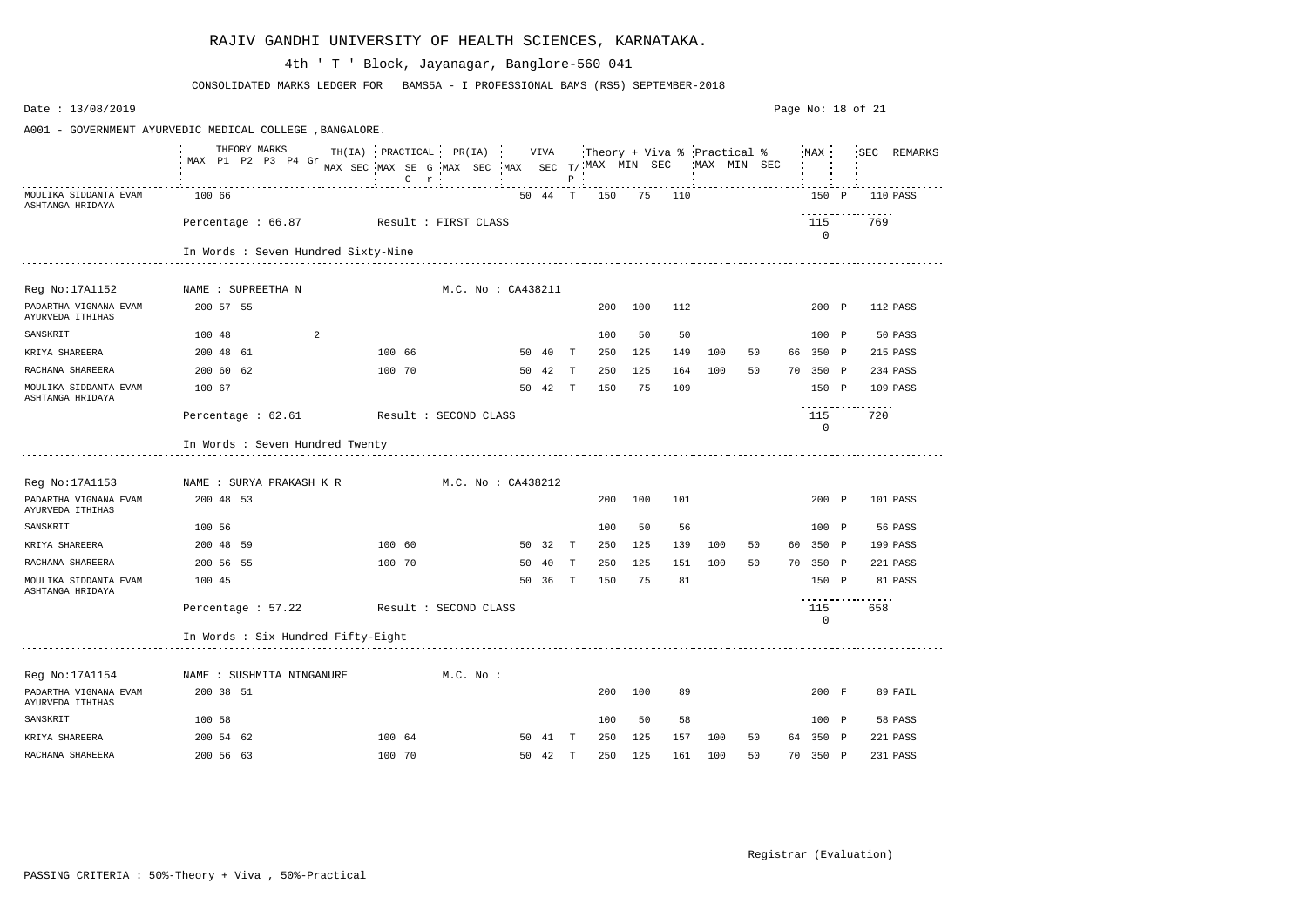| Date: 13/08/2019                                                                                                                                           |                                        |  |   |                       |  |          |                    |         |              |     |     |     |     |    | Page No: 19 of 21 |                    |                         |             |
|------------------------------------------------------------------------------------------------------------------------------------------------------------|----------------------------------------|--|---|-----------------------|--|----------|--------------------|---------|--------------|-----|-----|-----|-----|----|-------------------|--------------------|-------------------------|-------------|
| A001 - GOVERNMENT AYURVEDIC MEDICAL COLLEGE , BANGALORE.<br>THEORY MARKS<br>THEORY MARKS THILLA) PRACTICAL PR(IA) VIVA Theory + Viva % Practical % MAX SEC |                                        |  |   |                       |  |          |                    |         |              |     |     |     |     |    |                   |                    |                         |             |
|                                                                                                                                                            | MAX P1 P2 P3 P4 Gr.                    |  |   |                       |  |          |                    |         | $P$ $\vdots$ |     |     |     |     |    |                   |                    |                         | SEC REMARKS |
| MOULIKA SIDDANTA EVAM<br>ASHTANGA HRIDAYA                                                                                                                  | 100 54                                 |  |   |                       |  |          |                    | 50 42 T |              | 150 | 75  | 96  |     |    |                   | 150 P              |                         | 96 PASS     |
|                                                                                                                                                            | Percentage: 60.43 Result: FAIL         |  |   |                       |  |          |                    |         |              |     |     |     |     |    |                   | 115<br>$\mathbf 0$ | .<br>695                |             |
|                                                                                                                                                            | In Words : Six Hundred Ninety-Five     |  |   |                       |  |          |                    |         |              |     |     |     |     |    |                   |                    |                         |             |
|                                                                                                                                                            |                                        |  |   |                       |  |          |                    |         |              |     |     |     |     |    |                   |                    |                         |             |
| Reg No:17A1155                                                                                                                                             | NAME : SUSHMITHA S                     |  |   |                       |  |          | M.C. No : CA438213 |         |              |     |     |     |     |    |                   |                    |                         |             |
| PADARTHA VIGNANA EVAM<br>AYURVEDA ITHIHAS                                                                                                                  | 200 52 53                              |  |   |                       |  |          |                    |         |              | 200 | 100 | 105 |     |    |                   | 200 P              |                         | 105 PASS    |
| SANSKRIT                                                                                                                                                   | 100 48                                 |  | 2 |                       |  |          |                    |         |              | 100 | 50  | 50  |     |    |                   | 100 P              |                         | 50 PASS     |
| KRIYA SHAREERA                                                                                                                                             | 200 44 52                              |  |   | 100 58                |  |          |                    | 50 31 T |              | 250 | 125 | 127 | 100 | 50 |                   | 58 350 P           |                         | 185 PASS    |
| RACHANA SHAREERA                                                                                                                                           | 200 60 62                              |  |   | 100 72                |  |          |                    | 50 40   | T            | 250 | 125 | 162 | 100 | 50 |                   | 72 350 P           |                         | 234 PASS    |
| MOULIKA SIDDANTA EVAM<br>ASHTANGA HRIDAYA                                                                                                                  | 100 41                                 |  |   |                       |  |          |                    | 50 42 T |              | 150 | 75  | 83  |     |    |                   | 150 P              |                         | 83 PASS     |
|                                                                                                                                                            | Percentage : 57.13                     |  |   | Result : SECOND CLASS |  |          |                    |         |              |     |     |     |     |    |                   | 115<br>0           | .<br>657                |             |
|                                                                                                                                                            | In Words : Six Hundred Fifty-Seven     |  |   |                       |  |          |                    |         |              |     |     |     |     |    |                   |                    |                         |             |
| Reg No:17A1156                                                                                                                                             | NAME : TAQIYA TASNEEM R                |  |   |                       |  |          | M.C. No : CA438214 |         |              |     |     |     |     |    |                   |                    |                         |             |
| PADARTHA VIGNANA EVAM<br>AYURVEDA ITHIHAS                                                                                                                  | 200 44 53                              |  | 3 |                       |  |          |                    |         |              | 200 | 100 | 100 |     |    |                   | 200 P              |                         | 100 PASS    |
| SANSKRIT                                                                                                                                                   | 100 57                                 |  |   |                       |  |          |                    |         |              | 100 | 50  | 57  |     |    |                   | 100 P              |                         | 57 PASS     |
| KRIYA SHAREERA                                                                                                                                             | 200 53 54                              |  |   | 100 60                |  |          | 50                 | - 40    | $\mathbf{T}$ | 250 | 125 | 147 | 100 | 50 |                   | 60 350 P           |                         | 207 PASS    |
| RACHANA SHAREERA                                                                                                                                           | 200 59 50                              |  |   | 100 65                |  |          | 50                 | 40      | Т            | 250 | 125 | 149 | 100 | 50 |                   | 65 350 P           |                         | 214 PASS    |
| MOULIKA SIDDANTA EVAM<br>ASHTANGA HRIDAYA                                                                                                                  | 100 53                                 |  |   |                       |  |          | 50                 | 40      | $\mathbf{T}$ | 150 | 75  | 93  |     |    |                   | 150 P              |                         | 93 PASS     |
|                                                                                                                                                            | Percentage: 58.35 Result: SECOND CLASS |  |   |                       |  |          |                    |         |              |     |     |     |     |    |                   | 115<br>0           | ----------------<br>671 |             |
|                                                                                                                                                            | In Words : Six Hundred Seventy-One     |  |   |                       |  |          |                    |         |              |     |     |     |     |    |                   |                    |                         |             |
| Reg No:17A1157                                                                                                                                             | NAME : UMA K ANGUR                     |  |   |                       |  | M.C. No. |                    |         |              |     |     |     |     |    |                   |                    |                         |             |
| PADARTHA VIGNANA EVAM<br>AYURVEDA ITHIHAS                                                                                                                  | 200 48 48                              |  |   |                       |  |          |                    |         |              | 200 | 100 | 96  |     |    |                   | 200 F              |                         | 96 FAIL     |
| SANSKRIT                                                                                                                                                   | 100 39                                 |  |   |                       |  |          |                    |         |              | 100 | 50  | 39  |     |    |                   | 100 F              |                         | 39 FAIL     |
| KRIYA SHAREERA                                                                                                                                             | 200 61 52                              |  |   | 100 60                |  |          |                    | 50 30 T |              | 250 | 125 | 143 | 100 | 50 |                   | 60 350 P           |                         | 203 PASS    |
| RACHANA SHAREERA                                                                                                                                           | 200 55 49                              |  |   | 100 65                |  |          |                    | 50 40 T |              | 250 | 125 | 144 | 100 | 50 |                   | 65 350 P           |                         | 209 PASS    |

CONSOLIDATED MARKS LEDGER FOR BAMS5A - I PROFESSIONAL BAMS (RS5) SEPTEMBER-2018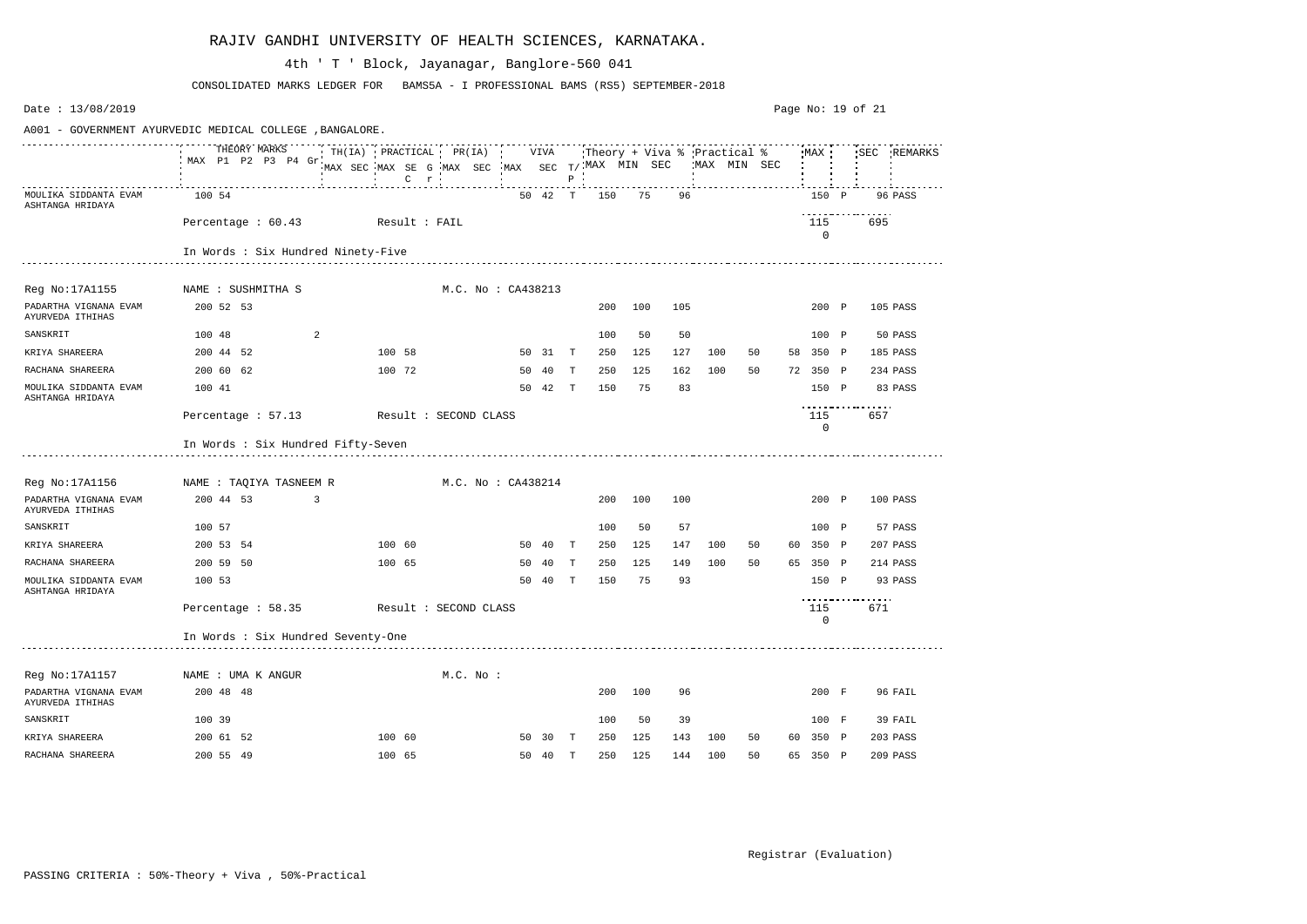| Date: 13/08/2019                                                                                                                                                                                                                                                                                                                                                                                                                                                                             |                                         |                       |                                                           |  |  |                    |         |              |     |     |     |     |             |      |                    | Page No: 20 of 21 |     |             |
|----------------------------------------------------------------------------------------------------------------------------------------------------------------------------------------------------------------------------------------------------------------------------------------------------------------------------------------------------------------------------------------------------------------------------------------------------------------------------------------------|-----------------------------------------|-----------------------|-----------------------------------------------------------|--|--|--------------------|---------|--------------|-----|-----|-----|-----|-------------|------|--------------------|-------------------|-----|-------------|
| A001 - GOVERNMENT AYURVEDIC MEDICAL COLLEGE , BANGALORE.<br>$\begin{tabular}{lcccccc} \texttt{r} & \texttt{r} & \texttt{r} & \texttt{r} & \texttt{r} & \texttt{r} & \texttt{r} & \texttt{r} & \texttt{r} & \texttt{r} & \texttt{r} & \texttt{r} & \texttt{r} & \texttt{r} & \texttt{r} & \texttt{r} & \texttt{r} & \texttt{r} & \texttt{r} & \texttt{r} & \texttt{r} & \texttt{r} & \texttt{r} & \texttt{r} & \texttt{r} & \texttt{r} & \texttt{r} & \texttt{r} & \texttt{r} & \texttt{r} &$ |                                         |                       |                                                           |  |  |                    |         |              |     |     |     |     |             |      |                    |                   |     |             |
|                                                                                                                                                                                                                                                                                                                                                                                                                                                                                              | THEORY MARKS<br>MAX P1 P2 P3 P4 Gr.     |                       | MAX SEC MAX SE G MAX SEC MAX SEC T/MAX MIN SEC<br>$C$ $r$ |  |  |                    |         | $P$ $\cdot$  |     |     |     |     | MAX MIN SEC |      | MAX                |                   |     | SEC REMARKS |
| MOULIKA SIDDANTA EVAM<br>ASHTANGA HRIDAYA                                                                                                                                                                                                                                                                                                                                                                                                                                                    | 100 44                                  |                       |                                                           |  |  |                    | 50 44 T |              | 150 | 75  | 88  |     |             |      | 150 P              |                   |     | 88 PASS     |
|                                                                                                                                                                                                                                                                                                                                                                                                                                                                                              | Percentage : 55.22 Result : FAIL        |                       |                                                           |  |  |                    |         |              |     |     |     |     |             |      | 115<br>$\mathbf 0$ |                   | 635 |             |
|                                                                                                                                                                                                                                                                                                                                                                                                                                                                                              | In Words : Six Hundred Thirty-Five      |                       |                                                           |  |  |                    |         |              |     |     |     |     |             |      |                    |                   |     |             |
| Reg No:17A1158                                                                                                                                                                                                                                                                                                                                                                                                                                                                               | NAME : VAISHNAVI I A                    |                       |                                                           |  |  | M.C. No : CA438215 |         |              |     |     |     |     |             |      |                    |                   |     |             |
| PADARTHA VIGNANA EVAM<br>AYURVEDA ITHIHAS                                                                                                                                                                                                                                                                                                                                                                                                                                                    | 200 49 53                               |                       |                                                           |  |  |                    |         |              | 200 | 100 | 102 |     |             |      | 200 P              |                   |     | 102 PASS    |
| SANSKRIT                                                                                                                                                                                                                                                                                                                                                                                                                                                                                     | 100 46                                  | 4                     |                                                           |  |  |                    |         |              | 100 | 50  | 50  |     |             |      | 100 P              |                   |     | 50 PASS     |
| KRIYA SHAREERA                                                                                                                                                                                                                                                                                                                                                                                                                                                                               | 200 67 59                               |                       | 100 60                                                    |  |  |                    | 50 32   | $\mathbf{T}$ | 250 | 125 | 158 | 100 | 50          | 60 - | 350 P              |                   |     | 218 PASS    |
| RACHANA SHAREERA                                                                                                                                                                                                                                                                                                                                                                                                                                                                             | 200 60 57                               |                       | 100 66                                                    |  |  | 50                 | - 40    | T            | 250 | 125 | 157 | 100 | 50          |      | 66 350 P           |                   |     | 223 PASS    |
| MOULIKA SIDDANTA EVAM<br>ASHTANGA HRIDAYA                                                                                                                                                                                                                                                                                                                                                                                                                                                    | 100 47                                  |                       |                                                           |  |  | 50                 | - 40    | T            | 150 | 75  | 87  |     |             |      | 150 P              | <u>.</u>          |     | 87 PASS     |
|                                                                                                                                                                                                                                                                                                                                                                                                                                                                                              | Percentage : 59.13                      | Result : SECOND CLASS |                                                           |  |  |                    |         |              |     |     |     |     |             |      | 115<br>$\mathbf 0$ |                   | 680 |             |
|                                                                                                                                                                                                                                                                                                                                                                                                                                                                                              | In Words : Six Hundred Eighty           |                       |                                                           |  |  |                    |         |              |     |     |     |     |             |      |                    |                   |     |             |
| Reg No:17A1159                                                                                                                                                                                                                                                                                                                                                                                                                                                                               | NAME : VIBHA K BHASKAR                  |                       |                                                           |  |  | M.C. No : CA438216 |         |              |     |     |     |     |             |      |                    |                   |     |             |
| PADARTHA VIGNANA EVAM<br>AYURVEDA ITHIHAS                                                                                                                                                                                                                                                                                                                                                                                                                                                    | 200 67 53                               |                       |                                                           |  |  |                    |         |              | 200 | 100 | 120 |     |             |      | 200 P              |                   |     | 120 PASS    |
| SANSKRIT                                                                                                                                                                                                                                                                                                                                                                                                                                                                                     | 100 68                                  |                       |                                                           |  |  |                    |         |              | 100 | 50  | 68  |     |             |      | 100 P              |                   |     | 68 PASS     |
| KRIYA SHAREERA                                                                                                                                                                                                                                                                                                                                                                                                                                                                               | 200 68 58                               |                       | 100 80                                                    |  |  | 50                 | - 48    | $\mathbf{T}$ | 250 | 125 | 174 | 100 | 50          | 80   | 350 P              |                   |     | 254 PASS    |
| RACHANA SHAREERA                                                                                                                                                                                                                                                                                                                                                                                                                                                                             | 200 68 69                               |                       | 100 70                                                    |  |  | 50                 | 44      | T            | 250 | 125 | 181 | 100 | 50          |      | 70 350 P           |                   |     | 251 PASS    |
| MOULIKA SIDDANTA EVAM<br>ASHTANGA HRIDAYA                                                                                                                                                                                                                                                                                                                                                                                                                                                    | 100 67                                  |                       |                                                           |  |  | 50                 | 47      | T            | 150 | 75  | 114 |     |             |      | 150 P              | ----------------- |     | 114 PASS    |
|                                                                                                                                                                                                                                                                                                                                                                                                                                                                                              | Percentage : 70.17 Result : FIRST CLASS |                       |                                                           |  |  |                    |         |              |     |     |     |     |             |      | 115<br>0           |                   | 807 |             |
|                                                                                                                                                                                                                                                                                                                                                                                                                                                                                              | In Words : Eight Hundred Seven          |                       |                                                           |  |  |                    |         |              |     |     |     |     |             |      |                    |                   |     |             |
| Reg No:17A1160                                                                                                                                                                                                                                                                                                                                                                                                                                                                               | NAME : BIVEK PRASAD YADAV               |                       |                                                           |  |  | M.C. No : CA438217 |         |              |     |     |     |     |             |      |                    |                   |     |             |
| PADARTHA VIGNANA EVAM<br>AYURVEDA ITHIHAS                                                                                                                                                                                                                                                                                                                                                                                                                                                    | 200 67 55                               |                       |                                                           |  |  |                    |         |              | 200 | 100 | 122 |     |             |      | 200 P              |                   |     | 122 PASS    |
| SANSKRIT                                                                                                                                                                                                                                                                                                                                                                                                                                                                                     | 100 64                                  |                       |                                                           |  |  |                    |         |              | 100 | 50  | 64  |     |             |      | 100 P              |                   |     | 64 PASS     |
| KRIYA SHAREERA                                                                                                                                                                                                                                                                                                                                                                                                                                                                               | 200 71 66                               |                       | 100 60                                                    |  |  |                    | 50 44 T |              | 250 | 125 | 181 | 100 | 50          |      | 60 350 P           |                   |     | 241 PASS    |
| RACHANA SHAREERA                                                                                                                                                                                                                                                                                                                                                                                                                                                                             | 200 54 51                               |                       | 100 66                                                    |  |  |                    | 50 42 T |              | 250 | 125 | 147 | 100 | 50          |      | 66 350 P           |                   |     | 213 PASS    |

CONSOLIDATED MARKS LEDGER FOR BAMS5A - I PROFESSIONAL BAMS (RS5) SEPTEMBER-2018